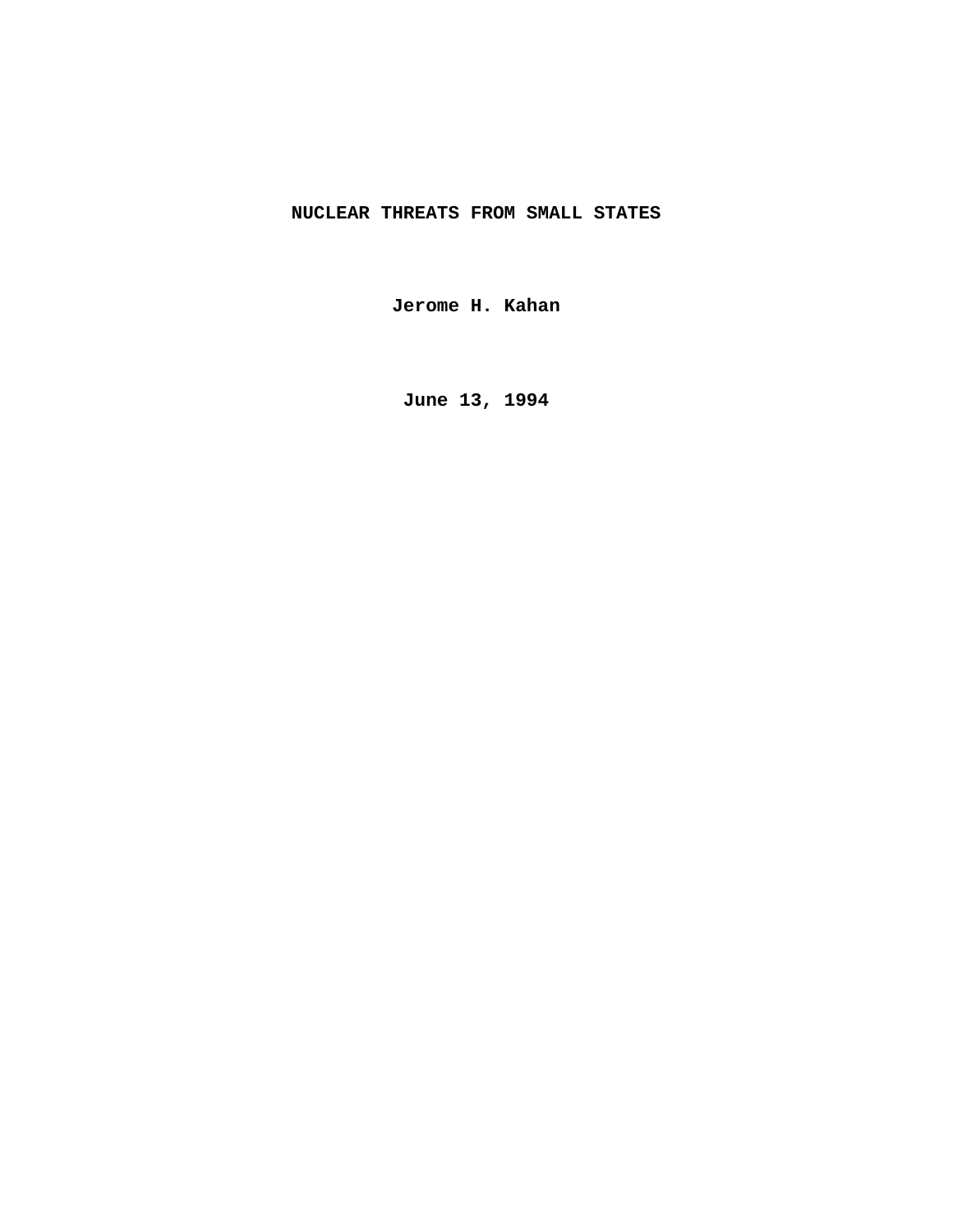#### \*\*\*\*\*\*\*

The author is Director of Regional Studies at the Center for Naval Analyses (CNA). The views expressed in this monograph are his own and do not necessarily represent those of CNA, the Department of the Navy, or the U.S. Government.

#### \*\*\*\*\*\*\*

Comments pertaining to this report are invited and should be forwarded to: Director, Strategic Studies Institute, U.S. Army War College, Carlisle Barracks, PA 17013-5050. Comments also may be conveyed directly to the Conference Organizer, Dr. Earl H. Tilford, Jr., by calling commercial (717) 245-3234 or DSN 242-3234. Copies of this report may be obtained from the Publications and Production Office by calling commercial (717) 245-4133, DSN 242-4133, FAX (717) 245-3820, or via the internet at rummelr@carlisle-emh2.army.mil.

\*\*\*\*\*\*\*

All Strategic Studies Institute (SSI) monographs are loaded on the Strategic Studies Institute Homepage for electronic dissemination. SSI's Homepage address is: http://carlislewww.army.mil/usassi/.

#### \*\*\*\*\*\*\*

This study was originally presented at the U.S. Army War College Fifth Annual Strategy Conference held April 26-28, 1994, with the assistance of the Office of Net Assessment. The Strategic Studies Institute is pleased to publish the paper as part of its Conference Series.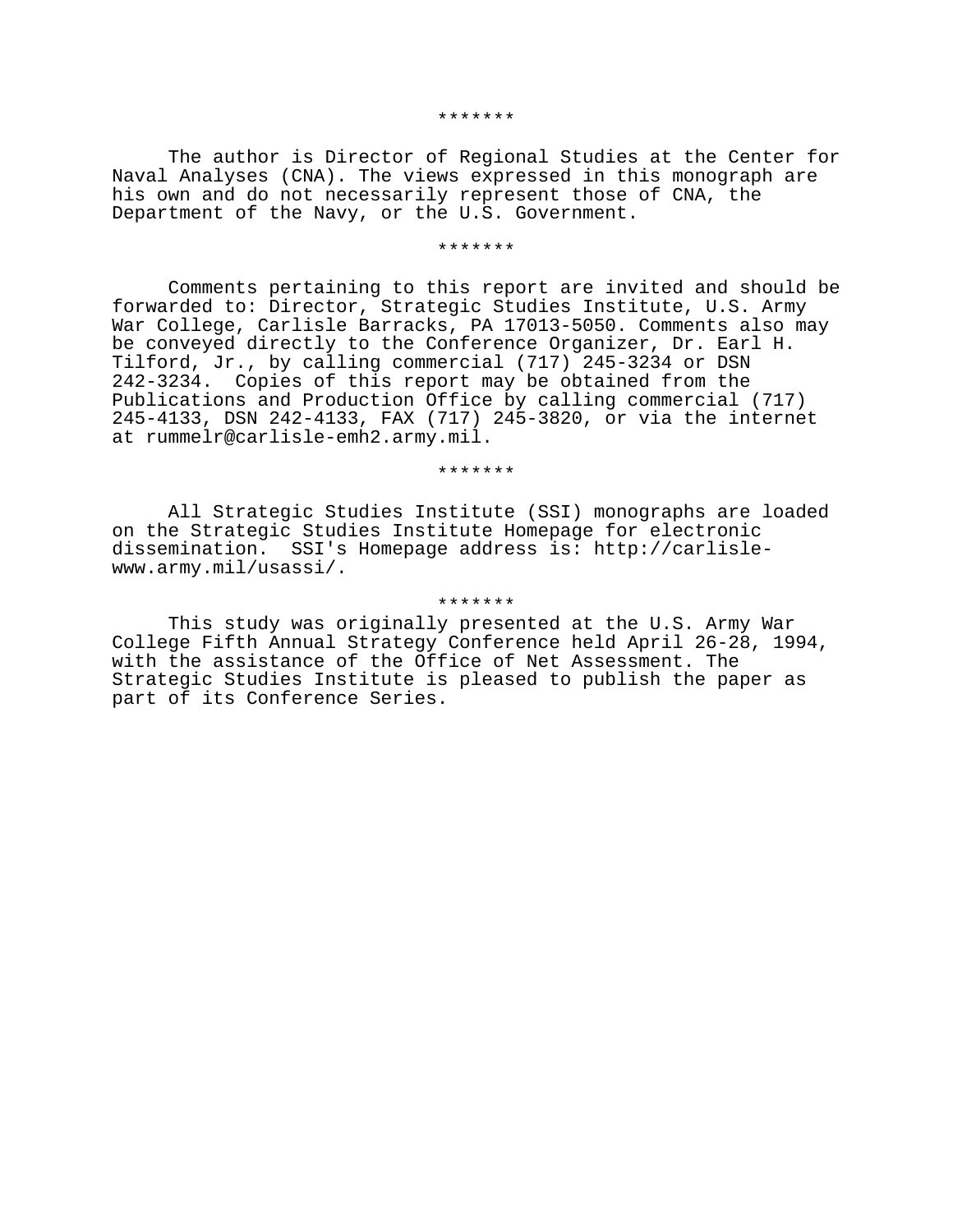## FOREWORD

What are the policy implications regarding proliferation and counterproliferation of nuclear weapons among Third World states? How does deterrence operate outside the parameters of superpower confrontation as defined by the cold war's elaborate system of constraints enforced by concepts like mutual assured destruction, and counter-value and counter-force targeting? How can U.S. policymakers devise contingencies for dealing with nuclear threats posed by countries like North Korea, Libya, Iraq, Iran, and Syria?

These are some of the unsettling but nevertheless important questions addressed by the author in this monograph. In his analysis, Mr. Jerome Kahan examines the likelihood that one or more of these countries will use nuclear weapons before the year 2000. He also offers a framework that policymakers and planners might use in assessing U.S. interests in preempting the use of nuclear weapons or in retaliating for their use.

Ironically, with the end of the cold war, it is imperative that defense strategists, policymakers, and military professionals think about the "unthinkable." In the interest of fostering debate on this important subject, the Strategic Studies Institute commends this insightful monograph to your attention.

> JOHN W. MOUNTCASTLE Colonel, U.S. Army Director, Strategic Studies Institute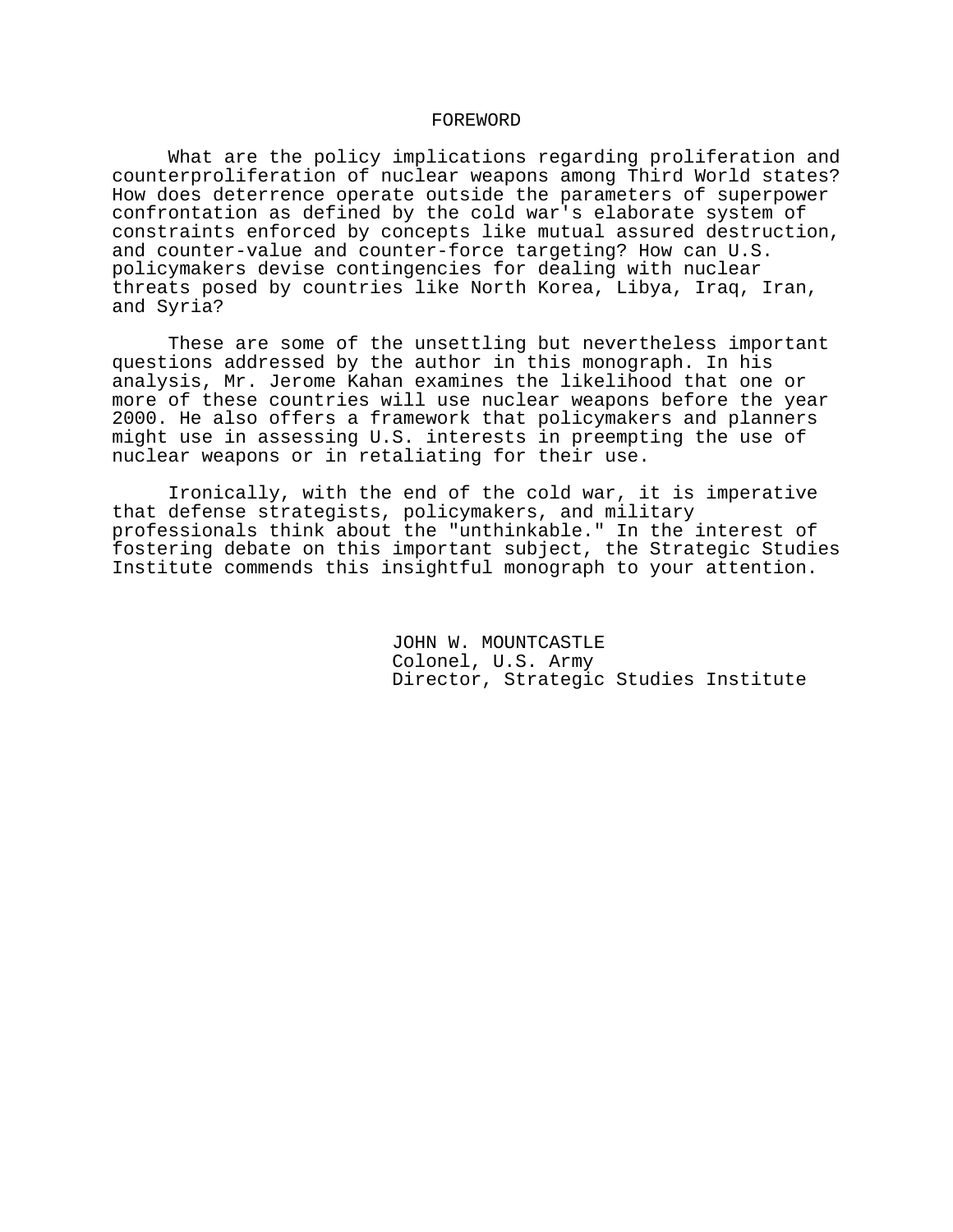## **BIOGRAPHICAL SKETCH OF THE AUTHOR**

JEROME H. KAHAN is Director of Regional Studies at the Center for Naval Analyses (CNA). He joined CNA in 1990 after retiring from the Senior Foreign Service with the rank of Minister-Counselor. During his State Department career, Mr. Kahan held positions as Deputy Assistant Secretary for Intelligence and Research, Deputy Director of the Political- Military Affairs Bureau, Member of the Policy Planning Staff, and Counselor at the U.S. Embassy in Turkey. In addition to experience in the private sector, Mr. Kahan also served in the U.S. Arms Control and Disarmament Agency and the Department of Defense. Between government assignments he was a Senior Fellow at the Brookings Institution where he authored or coauthored three books and a series of articles on strategic policy and arms control. Mr. Kahan is a member of the Council on Foreign Relations and the International Institute of Strategic Studies.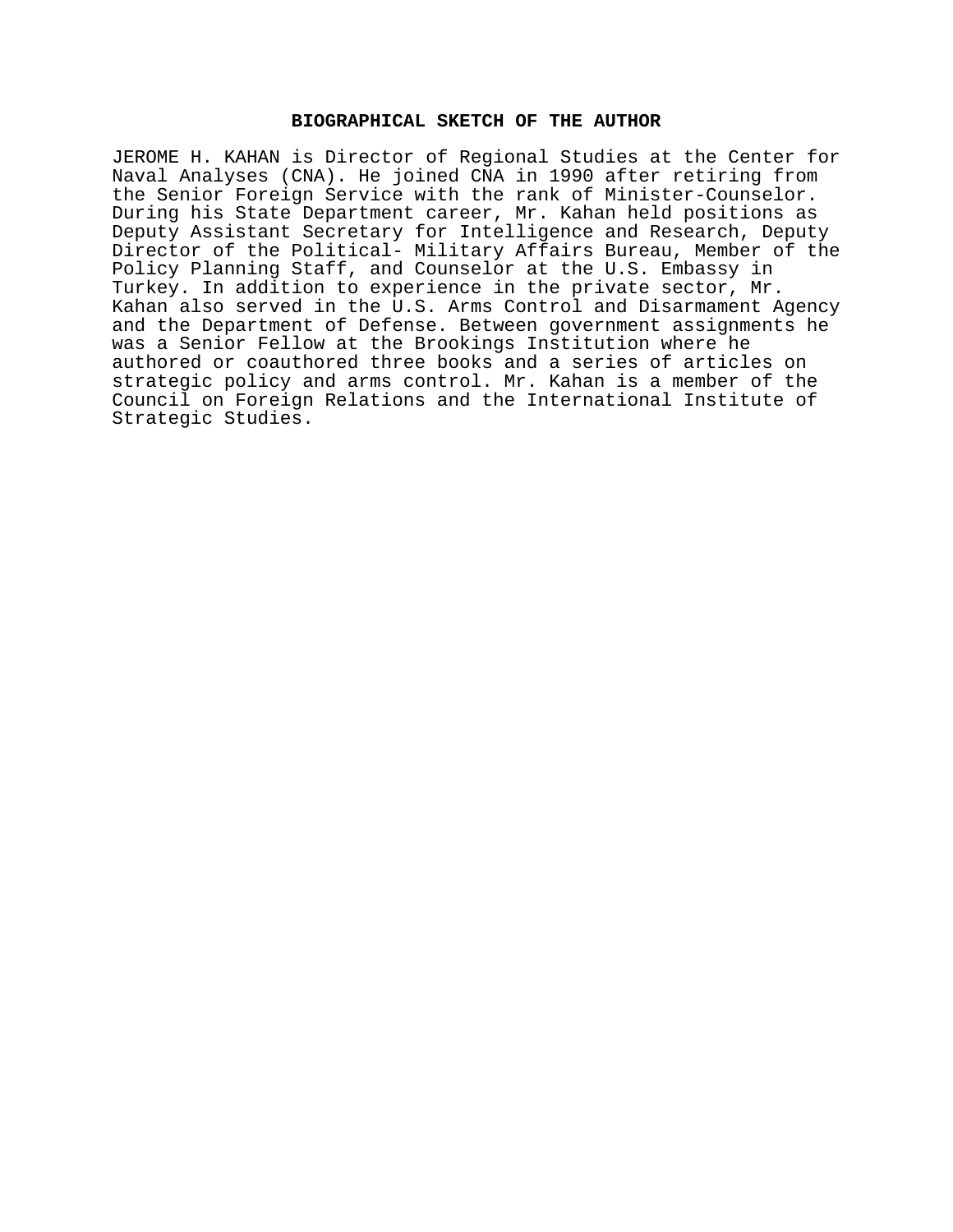## **NUCLEAR THREATS FROM SMALL STATES**

For decades, the United States has pursued nuclear nonproliferation as an important national security goal. At times, this objective was masked or even compromised by the overarching needs of managing the U.S.-Soviet nuclear balance and maintaining the Western Alliance. As the cold war faded, the problem of proliferation assumed an ever more prominent place in U.S. national security strategy. During the Bush administration, this issue was especially visible when the defeat of Iraq in the Gulf War showed how close that nation was to having developed nuclear weapons. The Clinton administration's national security policy puts priority on nonproliferation and assigns to the Department of Defense the mission of "counterproliferation"—that is, the strategic means of dealing with new nations that cross the threshold and actually obtain weapons of mass destruction.<sup>1</sup>

This monograph focuses on counterproliferation, with special attention to crises involving Third World states that, in the near term, may produce or acquire militarily usable nuclear weapons. It addresses four questions of interest to national security planners and policymakers:

• What is the likelihood of Third World nations obtaining and using nuclear weapons in ways that endanger U.S. interests?

• Under what circumstances might the United States turn to military force if faced with Third World nuclear crises?

• How might the United States apply its military capability in responding to nuclear crises in regional settings?

• What strategic and force structure guidelines should be followed in planning to deal with Third World nuclear proliferation?

#### **NUCLEAR CHALLENGES**

By the year 2000, seven so-called Third World countries along with Israel can be posited to have acquired potentially usable nuclear forces—weapons and delivery systems. These countries are India, Pakistan, North Korea, Iran, Iraq, Libya, and Syria. Some of these states may have already crossed the nuclear threshold, but none has declared that it has done so. All have a national interest in either obtaining nuclear forces or retaining and possibly improving nuclear forces they may presently possess.

The means as well as the motivations shaping the nuclear ambitions of these states vary widely. Along with Israel, some Third World countries now have a substantial capacity to produce nuclear weapons themselves (Pakistan, India, and North Korea). By the end of the decade, these nations could develop relatively sophisticated nuclear forces consisting of dozens of weapons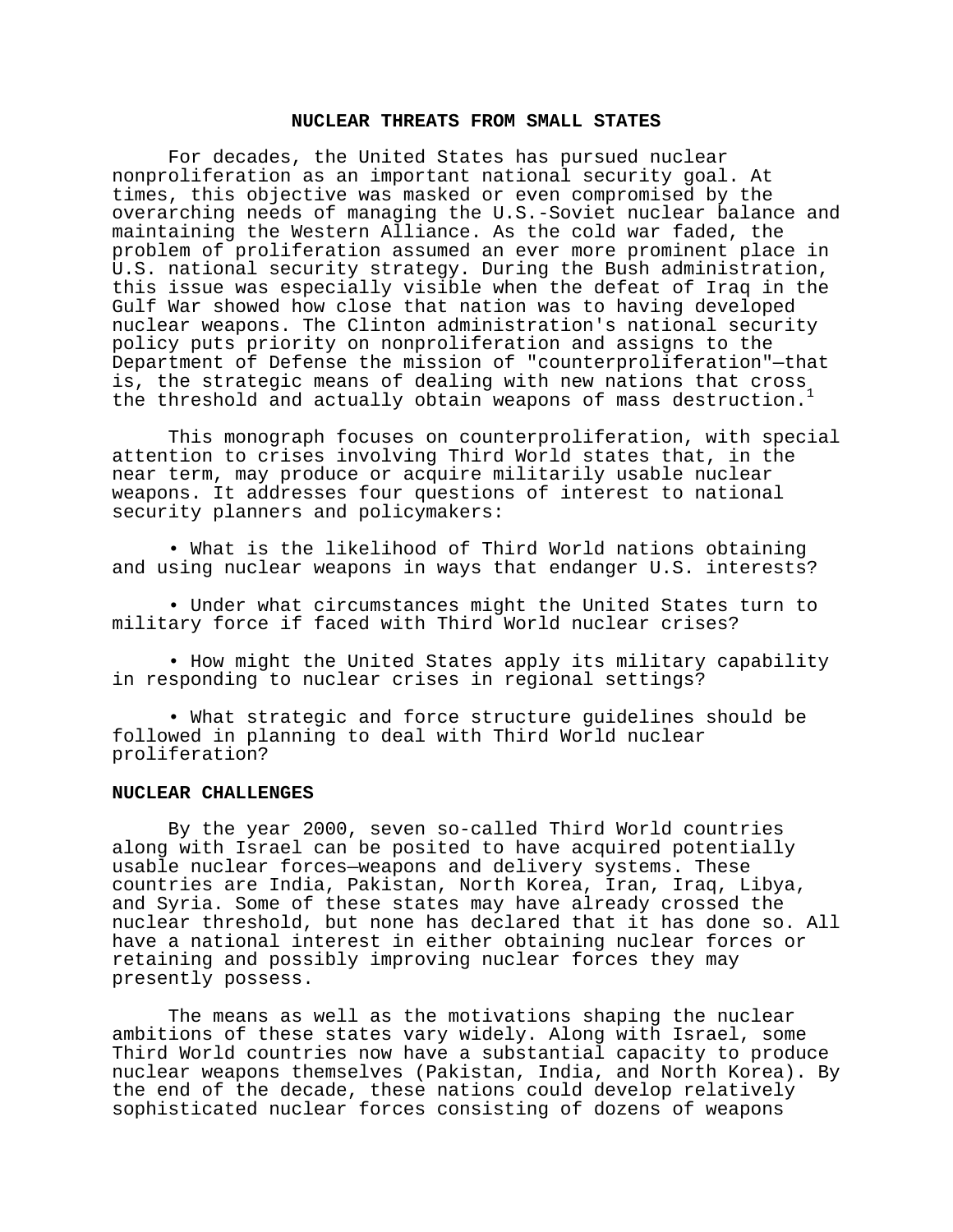capable of delivery by advanced aircraft and ballistic missiles of medium range. Others (Iran, Libya, and Syria) may be forced to purchase weapons or high-grade fissionable material from external sources. The nuclear arsenals of these states will tend to be relatively small and unsophisticated, consisting of a few weapons outfitted for delivery by aircraft or short-range missiles. In one case (Iraq), international restraints would have to be overcome for nuclear weapons to be obtained, whether through indigenous or external means. We assume that Iraq would be able to acquire a nuclear force of moderate capacity by the end of the decade.<sup>2</sup>

Israel, alone among the nations cited, is and will presumably remain a U.S. ally. Although a nuclear-armed Israel can complicate U.S. security interests, nuclear weapons in the hands of the seven other states can lead to more direct challenges. A few years ago, the list of potentially worrisome small nuclear powers would have included South Africa, Brazil, and Argentina, but these states have rolled back their programs. A number of the new nations formed after the collapse of the Soviet Union have inherited nuclear weapons. This analysis, however, deals with only Third World nuclear challenges.

## **Likelihood of Nuclear Use**.

The likelihood that the eight nations listed above would actually use or threaten to use nuclear weapons is, in brief, significant enough for the United States to take this possibility seriously. Moreover, the chances of use are driven by a number of rational factors, not by the specter of irrational governments lurching out of control or the prospect of nuclear-armed terrorists. These factors can be identified as contributing singly or in combination to the likelihood of nuclear use by Third World states.

Latent Conflicts. Regional rivalries will inevitably lead to crises and armed conflicts between two small nuclear states or between a nuclear-armed nation and a nonnuclear adversary. Crises can turn into military conflict, and, at any point in such dynamic situations, nuclear threats and use may well become deliberate instruments of policy. This would be more likely to occur if a nuclear-armed state, embroiled in a conflict and deficient in conventional forces, starts to lose a conventional war and is facing a nonnuclear adversary.

Weakened Constraints. During the cold war era, the United States and the USSR were wary that regional conflicts might escalate into a full-blown nuclear confrontation. Washington and Moscow intervened to dampen local nuclear conflicts and offered security umbrellas to their allies and friends. But now that these constraints and connections are weak, small nuclear states may feel isolated and more prone to use whatever military means are necessary to protect their interests. Third World nuclear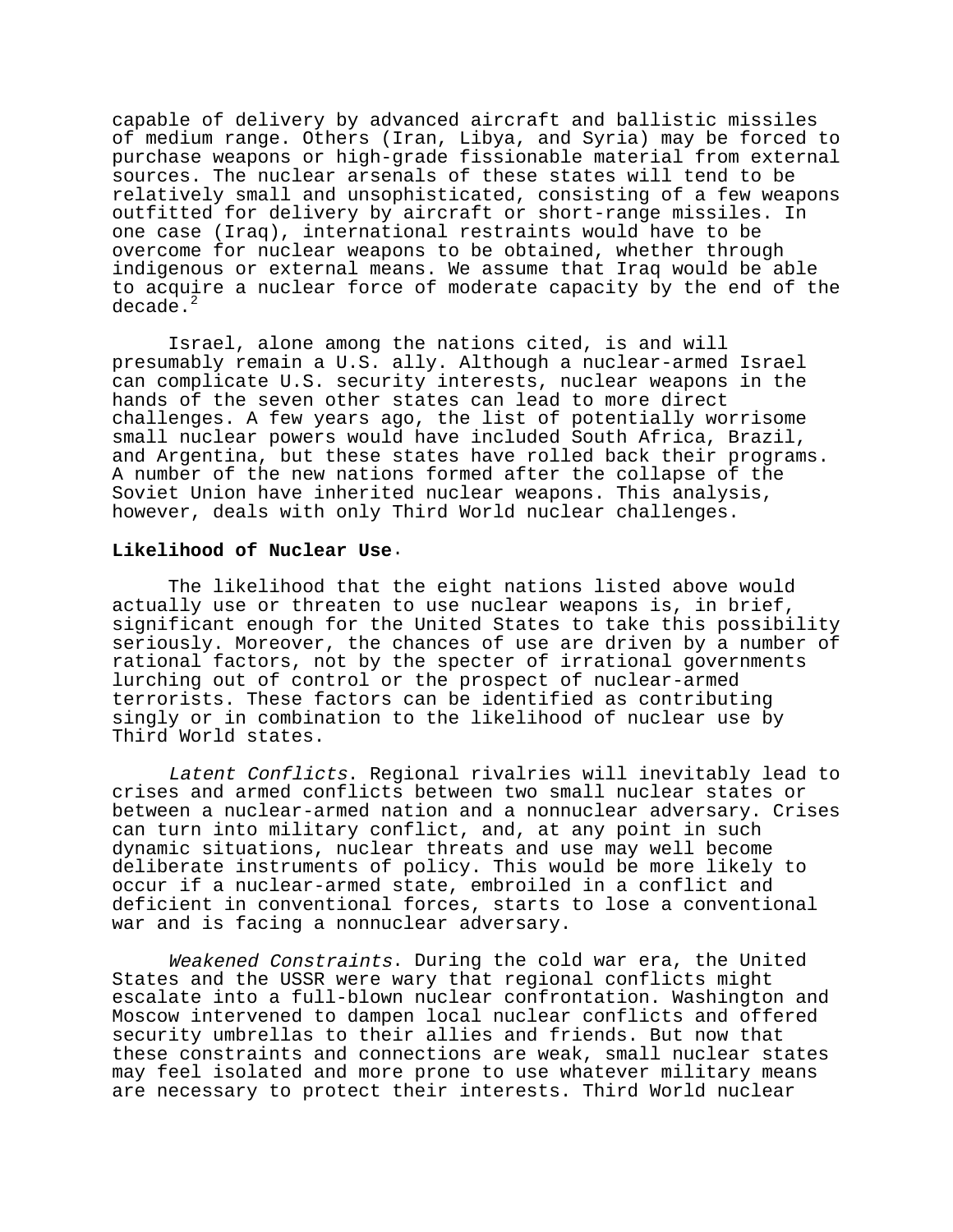states may not be inhibited from nuclear use for fear that the United States or Russia will retaliate against them or that the world community will punish them. President Clinton has threatened to respond with all means necessary against North Korea if that country uses nuclear weapons,  $3$  but the credibility and effectiveness of this policy have yet to be tested.

Dynamics of Deterrence. The United States and the USSR spent decades developing a stable nuclear relationship based on an understanding of mutual deterrence that evolved through years of difficult dialogue and debate. An arcane set of doctrinal principles slowly emerged, and nuclear force postures on both sides were eventually guided, at least in theory, by these principles. But deterrence may not be seen the same way or work the same way with newly formed small nuclear states. Strategic discourse between two small nuclear-armed adversaries may be nonexistent, raising the prospect of a breakdown in deterrence at the regional level. New Third World nuclear states may not be inhibited from attacking nonnuclear states in their region if, as suggested above, extended deterrence flowing from the threat of superpower retaliation is not seen as credible.

Intelligence Gaps. Third World states tend to have imperfect and incomplete intelligence information about their relative positions in a conflict. Policymakers in these countries therefore assume the worst and may decide to launch nuclear weapons prematurely, based on the misperception that an opponent is about to conduct a preemptive strike against its nuclear arsenal. A situation along these lines almost developed in 1992 during a clash between India and Pakistan over Kashmir, with the United States stepping in to provide information and diffuse the crisis.<sup>4</sup>

Technical Deficiencies. Small nuclear forces, especially in the hands of technically unsophisticated countries, may well be deficient in command and control arrangements. These forces may also be vulnerable to attack, at least until relatively survivable launch platforms are acquired. These features increase the risk of accidental or unauthorized nuclear use. When combined with less-than-perfect information, the chances of nuclear use in a Third World setting increase further due to "the reciprocal fear of surprise attack"—a concept coined during the early days of the U.S.-USSR strategic balance when the superpower deterrent relationship was not yet stable.<sup>5</sup>

## **U.S. Interests and Stakes**.

For purposes of analysis, it is assumed that none of the Third World nuclear states being considered will be capable of credibly attacking the U.S. homeland with long-range delivery systems by the year 2000. Nor is it assumed that these states will attempt to sneak a nuclear bomb into the United States by unconventional means (e.g., suitcase bombs in commercial aircraft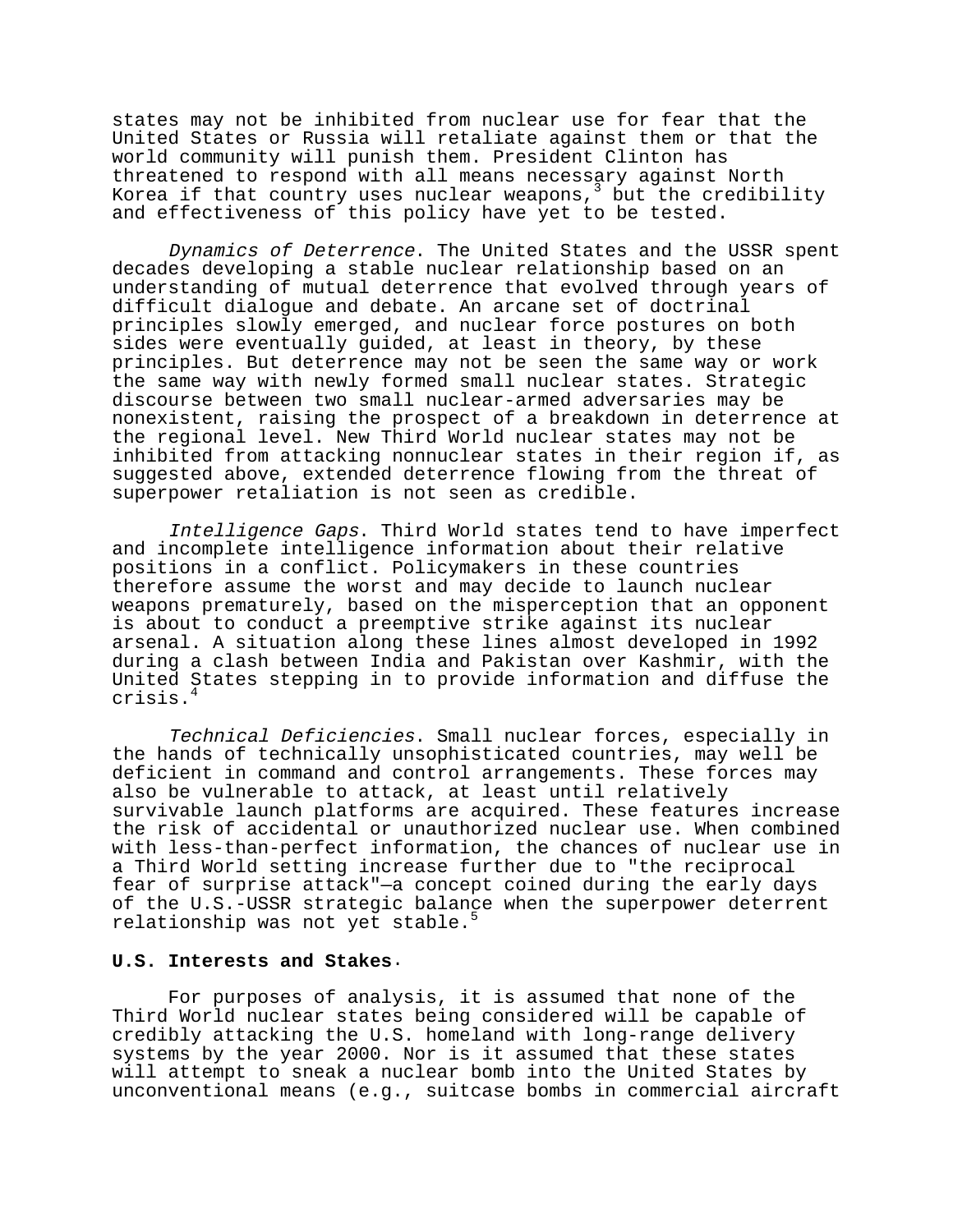or ocean freighters carrying clandestine devices). Given these assumptions, why should the United States be concerned if Third World states in remote places use nuclear weapons?

Following is a review of U.S. interests that could be endangered if a Third World nuclear crisis arose. Not all these interests would necessarily be challenged in every particular Third World nuclear crisis, but the actions we take and the risks we run will be governed, in part, by the range of interests at stake and their relative importance.

Risks to U.S. Citizens and Forces. Protecting U.S. nationals living abroad, as well as defending U.S. military forces stationed overseas, is a primary responsibility of our president. By the year 2000, thousands of U.S. nationals and substantial numbers of U.S. military forces will be in foreign lands and vulnerable to potential nuclear attack by nuclear-armed regional states. This is true when we look in Asia, South Korea and Japan, the Indian subcontinent, or the Middle East.

Risks to U.S. Allies. Whether dictated by formal treaties or not, the United States would place prevention of nuclear use against our allies or close friends very high on our list of national priorities. In some cases, the existence of U.S. bases on the soil of these countries would strengthen our determination. Examples of nonnuclear nations under a potential nuclear threat are Japan, South Korea, Egypt, the Gulf Cooperation Council states, and Italy.

Risks of Escalation. Even though the cold war is over, localized nuclear use could risk "horizontal" escalation, whereby adjacent countries would feel forced to use their nuclear weapons. There is also a risk of "vertical" escalation, where one of the larger nuclear powers could become involved. An example of the former might be an Iran-Iraq conflict with one or both sides nuclear-armed, forcing Israel to make a military move with its posited nuclear systems. An example of the latter is a Korean war where North Korean nuclear weapons might bring China's nuclear arsenal into the picture.

Humanitarian Concerns. Any nuclear use would create enormous devastation from blast and fallout effects in the target country and adjacent states. The Chernobyl incident, orders of magnitude less serious than a nuclear detonation, has not yet been forgotten, and its consequences linger. The United States has responded to natural disasters and human suffering abroad in such cases as Bangladesh and Somalia; it's difficult to believe we would not, as a nation, respond to a nuclear-use disaster.

Risk to Resources. A regional nuclear conflict could jeopardize our access to overseas resources or our ability to conduct trade in or near certain areas. Nuclear conflict in the Middle East, which would destroy oil fields or block shipping, is the example that springs to mind. The Gulf War, which did not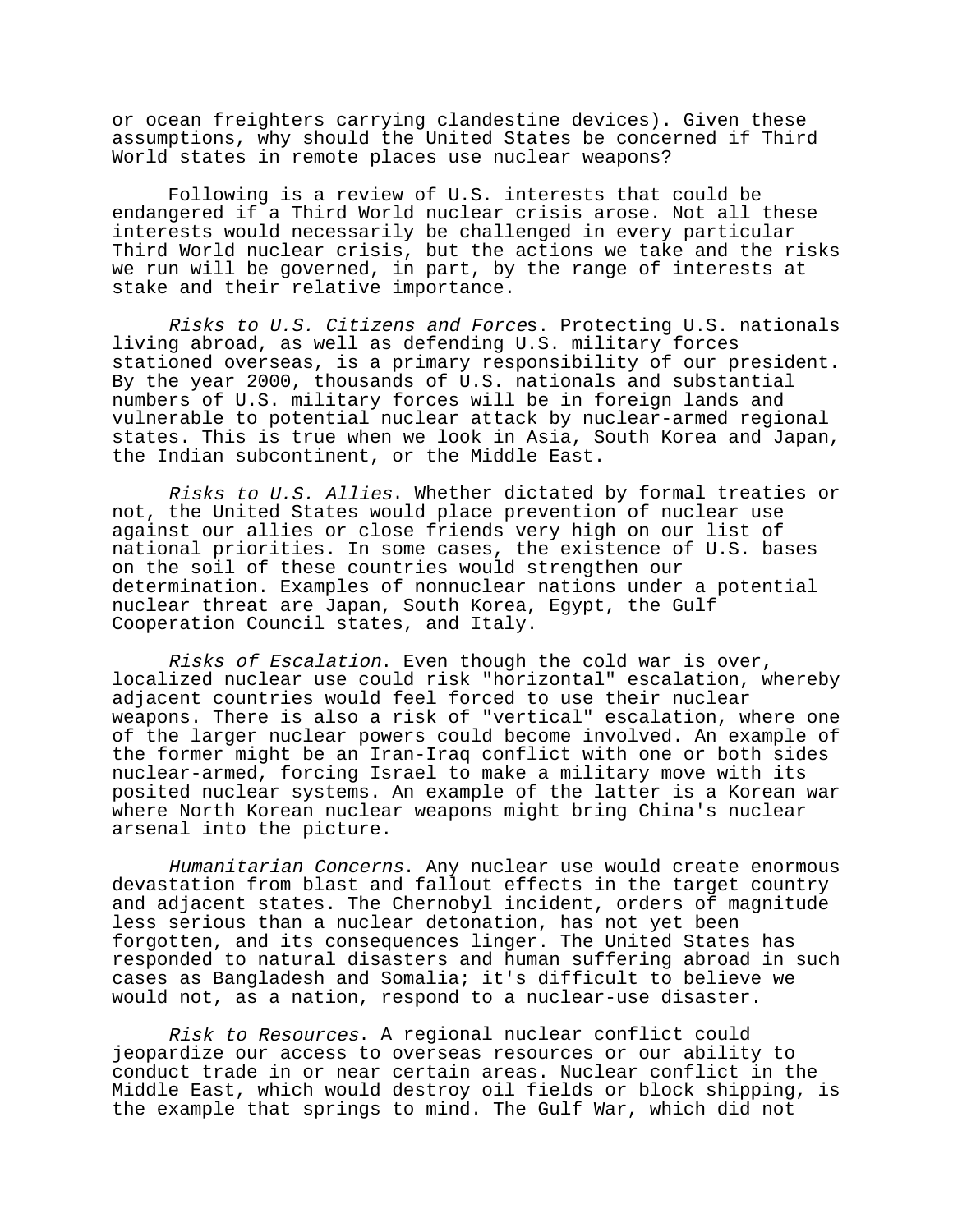involve nuclear weapons, highlighted this problem. But nuclear use in Asia, whether on the Korean Peninsula or against Japan, could also have serious economic consequences.

Risk of Precedent. Nuclear weapons have not been used in anger since the raids on Hiroshima and Nagasaki. The United States has sought to maintain the nuclear "firebreak" and to persuade existing or potential nuclear states that these weapons should not be used as military or diplomatic instruments. Although use of nuclear weapons in a regional conflict could strengthen the barriers against subsequent use, it could have the opposite effect in certain situations and stimulate interest in acquiring nuclear weapons.

## **Conclusion**.

It might be useful to put the Third World nuclear danger in perspective. On the one hand, these dangers are less severe but more likely than nuclear risks in the context of the relatively stable East-West balance that characterized the last few decades of the cold war. On the other hand, the presence of nuclear weapons in the Third World makes future regional crises more severe but less likely than the conventional Third World crises we have expected and experienced thus far. If nothing else, U.S. planners and policymakers need to pay more attention to prospective Third World nuclear threats, lest we risk facing this new challenge unprepared.

### **PROPENSITY TO USE FORCE**

Whether the United States would turn to the actual use of military force in dealing with a future Third World nuclear crisis is a complex issue. A highly specific but operationally significant question is whether we would decide to preemptively attack and attempt to destroy a hostile Third World country's nuclear force before it can be used, assuming that deterrence no longer seems to be working and that defenses cannot be relied upon to protect our interests. Whether and how U.S. military force is used would clearly depend on the details of each case, but we can develop guidelines before crises arise to assist in preparing contingency plans. The approach we will follow is to present plausible hypotheses about the propensity of U.S. leaders to use military force preemptively and then "test" these hypotheses against a range of representative scenarios involving the Third World nuclear states of interest.

## **Setting the Scenarios**.

Seven scenarios are sketched below, posited to take place by the year 2000. They are all familiar crises, but with the crucial exception that one or more of the regional protagonists is now assumed to possess usable nuclear weapons. The scenarios deliberately stop short of actual nuclear use by a regional state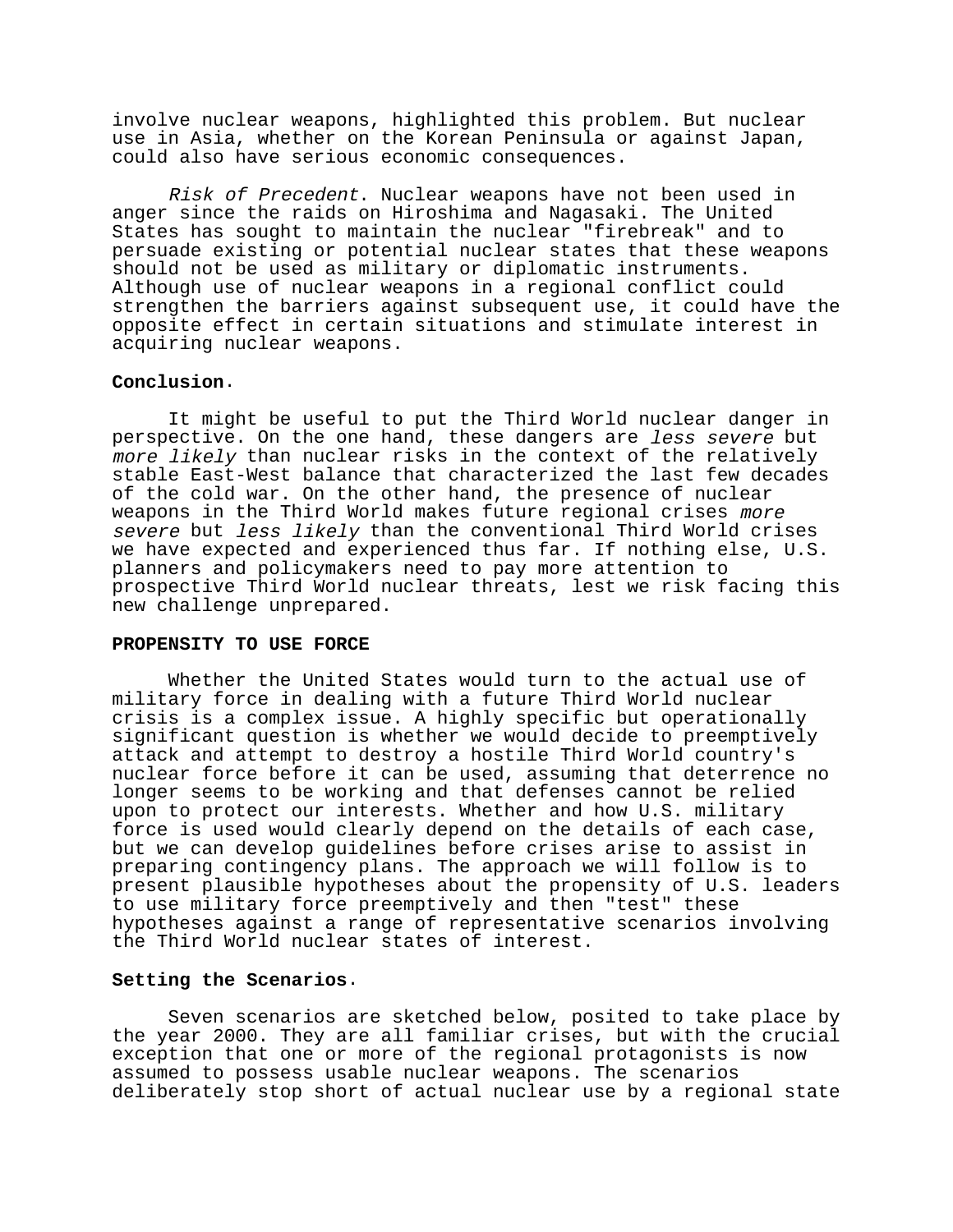as a means of focusing on the role of U.S. military forces for purposes of deterrence and preemption. Each scenario can, of course, be "pushed" to the point where a regional protagonist uses nuclear weapons, thus raising the question of whether and how the United States might use military force for purposes of retaliation.

Scenario 1. In the midst of a leadership succession crisis, North Korea launches a massive conventional attack against South Korea, including an attack on U.S. forces stationed in South Korea. Republic of Korea (ROK) forces counterattack while an increasing number of U.S. military reinforcements enter the country. North Korea threatens to use its nuclear-tipped missiles against Japan as well as ROK and U.S. targets. The tide turns, and allied forces push the attacking army back across the Demilitarized Zone. U.S. intelligence sources detect North Korean missiles being placed on full alert, with associated arming and fuzing steps suggesting imminent launch...

Scenario 2. Iraq convinces the world community that it has complied with the U.N. mandate, but manages to successfully pursue a clandestine nuclear weapons program and acquire a new arsenal of mobile missiles. Estimating that the United States is too preoccupied with domestic problems to intervene, Iraqi conventional forces once again invade Kuwaiti territory. Kuwaiti forces slow down the attack and the government requests U.S. military assistance. Saudi Arabia also requests U.S. assistance and offers the United States permission to use its ports and bases. Iraqi threats mount, and its mobile missiles are dispersed and put on alert...

Scenario 3. The peace process falls completely apart and Israel moves to annex the West Bank. An Arab coalition, including a nuclear-armed Syria, strikes back with massive conventional force against the invading Israeli army. The Arab coalition hopes that Syria's nuclear capability will deter Israeli nuclear use. Israel launches a massive conventional counterattack that pushes Arab forces out of the West Bank. Israeli conventional forces also attack Syria's nuclear capabilities, but fail to destroy all nuclear-armed delivery systems. Syria threatens to use its remaining nuclear weapons against massed Israeli armed forces. The United States detects the arming and fuzing of Syrian missiles...

Scenario 4. Iran, governed by Islamic Fundamentalists, acquires nuclear weapons from one of the former Soviet Republics. In the meantime, Iraq, having rebuilt its military forces to include its own nuclear arsenal, launches a surprise conventional attack into Iran to retake territory, overthrow the regime, destroy the army, and negate Iran's nuclear capability. The attack fails to destroy all of Iran's nuclear forces. Iran prepares for a massive counterattack. Both sides issue nuclear threats and move all available mobile missiles out of garrison...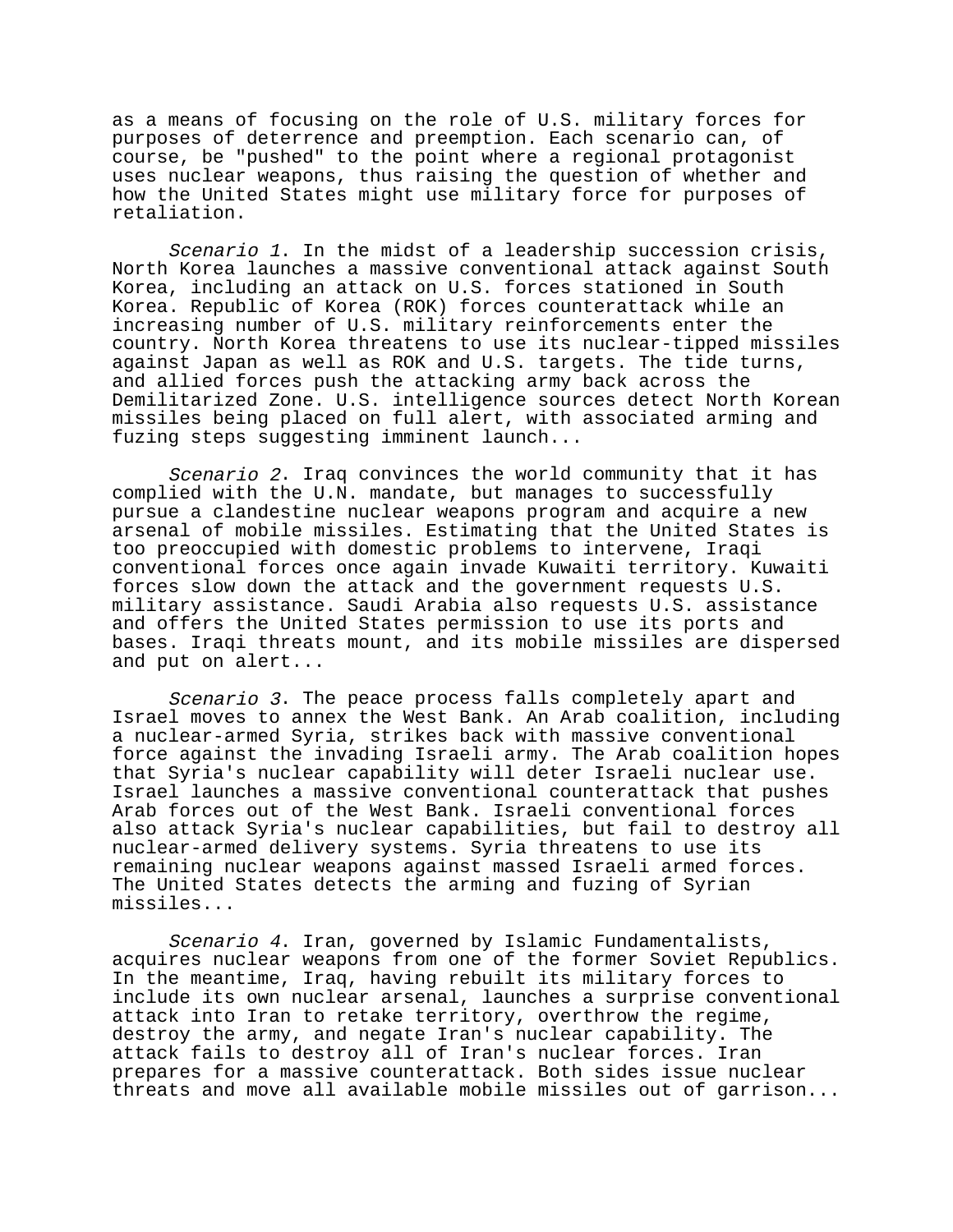Scenario 5. This scenario is a replay of the shipping war in the Gulf (Earnest Will), with Iran threatening to block the Straits of Hormuz but in possession of a small number of externally acquired nuclear weapons. U.S. naval forces escorting commercial ships are vulnerable to an Iranian nuclear strike. The United States continues its escort operations and moves additional forces into the area. Iran announces it is prepared to use nuclear weapons either against U.S. forces or countries in the region friendly to the United States...

Scenario 6. Pakistan launches a conventional strike into Kashmir but soon finds itself losing the war as superior Indian conventional forces counterattack. As part of this counterstrike, India attempts to de-nuclearize Pakistan by preemptively attacking Pakistani air bases and known missile sites. A few Pakistani nuclear-armed mobile missiles survive and the government of Pakistan threatens to destroy the massed Indian army unless India retreats. India returns the threat...

Scenario 7. Libya purchases a few nuclear weapons and supports another terrorist attack against U.S. nationals in Europe. This time, Libya threatens nuclear weapons use if the United States conducts military reprisals. The United States launches selected conventional strikes against Libyan headquarters and known nuclear sites, but a few Libyan mobile missiles survive. Libya directs a specific threat against the Italian government and U.S. bases in southern Italy...

### **Testing the Hypotheses**.

As noted earlier, we assume that deterrence is about to fail in connection with each scenario. Given this assumption, we offer four hypotheses about the factors influencing U.S. decisions on whether to use our military power to preemptively destroy the Third World nuclear force in question:

• The higher the U.S. interests at stake, the stronger the desire to use force to prevent nuclear use.

• The greater the likelihood of imminent nuclear use by an adversary, the more pressure there will be for turning to military solutions.

• The more sophisticated a nuclear opponent, the less likely that U.S. decisionmakers will consider use of military force.

• The more domestic and international political opposition to the use of military force, the greater the chance that decisionmakers will rule out this option.

U.S. Interests. In all cases, the United States is concerned about preventing nuclear use for nonproliferation, stability, and humanitarian reasons, but the fundamental U.S. interests at stake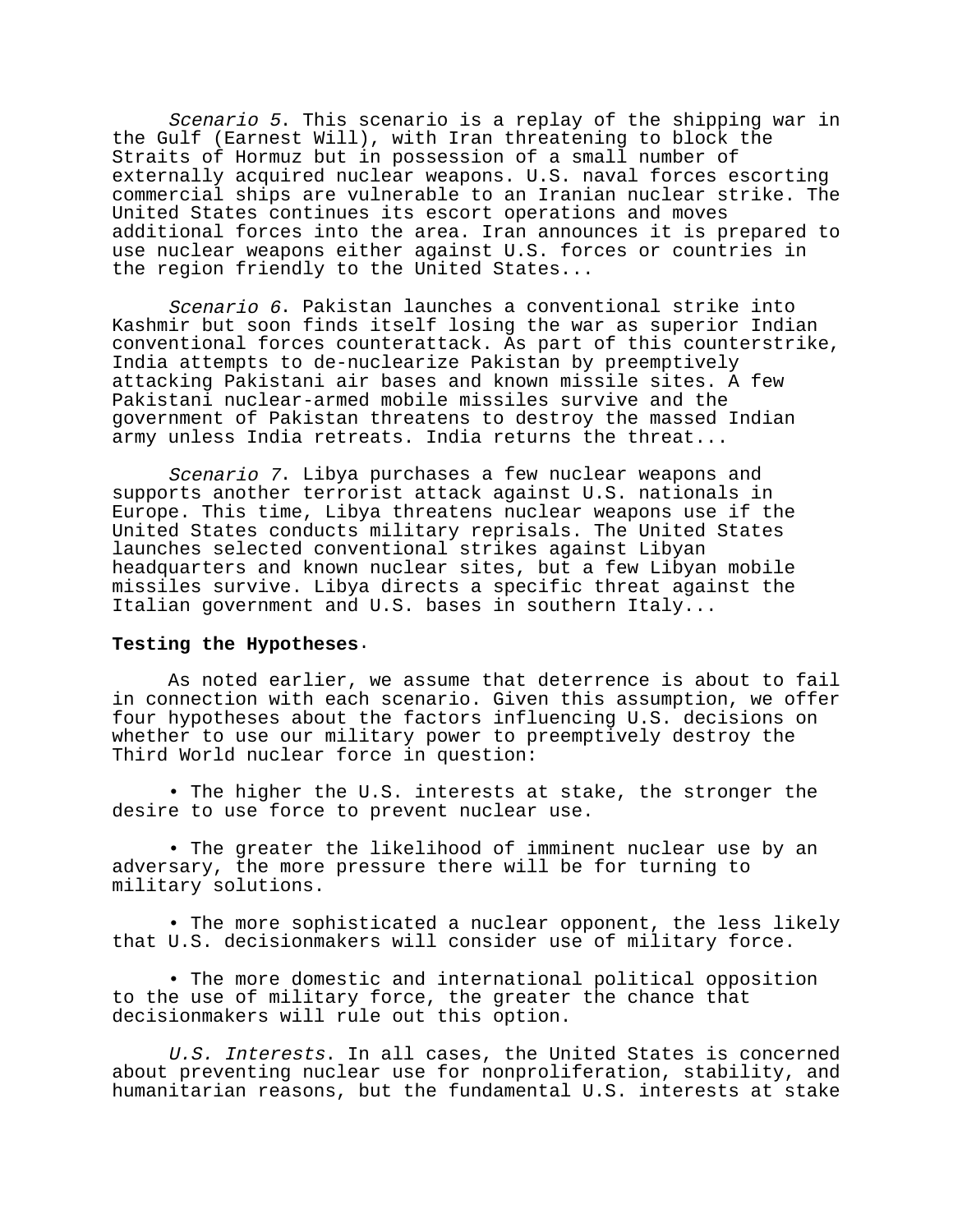vary across the different scenarios.

U.S. interests are very high in the case of Korea. North Korea's nuclear capabilities threaten U.S. forces in South Korea and Japan, and endanger the populations of both these countries. Moreover, we are tied to South Korea and Japan by security alliances. We also want to prevent a Libyan nuclear strike against Italy, a NATO ally. U.S. interests are high in the case of a nuclear-armed Iraq for different reasons: to protect oil resources and the sovereignty of Kuwait and Saudi Arabia.

In the case of Syria and an Arab-Israeli war, we have a long-standing commitment to the Israeli nation, which, in this case, needs to be balanced against the high stakes we have in our relations with the Arab world and its oil resources. We might well consider counterforce strikes against Syrian nuclear forces, while restraining Israel from using its nuclear power—unless of course Israel destroys Syria's nuclear arsenal first.

U.S. interests in the case of Iran are moderate to high, partly to ensure that Gulf oil will keep flowing and partly to protect U.S. ships in the area. A nuclear replay of the Iran-Iraq War is of low to moderate interest to the United States, raising questions of whether oil resources will be endangered and of the risk of a wider war affecting Israel and Saudi Arabia. Finally, in the Indo-Pak case, U.S. interests are limited to preventing or containing nuclear use and protecting U.S. nationals that might not have been evacuated.

Imminent Use. This factor greatly depends on the details of the scenario, but some generic observations can be made. In situations where U.S. intelligence detects the arming and fuzing of nuclear warheads, and does so with great reliability, nuclear use would be considered imminent—as in the Korean and Arab-Israeli scenarios. At this "peak period" of decision, U.S. policymakers must recognize that deterrence is about to fail, and face a difficult choice between two risky actions:

• Launching a preemptive counterforce strike, which may not be successful and could cause both actual and political fallout, or

• Taking no offensive actions, and hoping that the adversary will not launch his missiles or that available missile defenses will intercept any such attacks.

In other scenarios, where there are nuclear threats and force deployments but no sign of imminent use, U.S. leaders can continue to try diplomatic and economic means to deter use. Military forces can be applied for this purpose by moving them to the area, putting them on alert, and conducting exercises. U.S. officials can also issue warnings of dire consequences if nuclear weapons are used.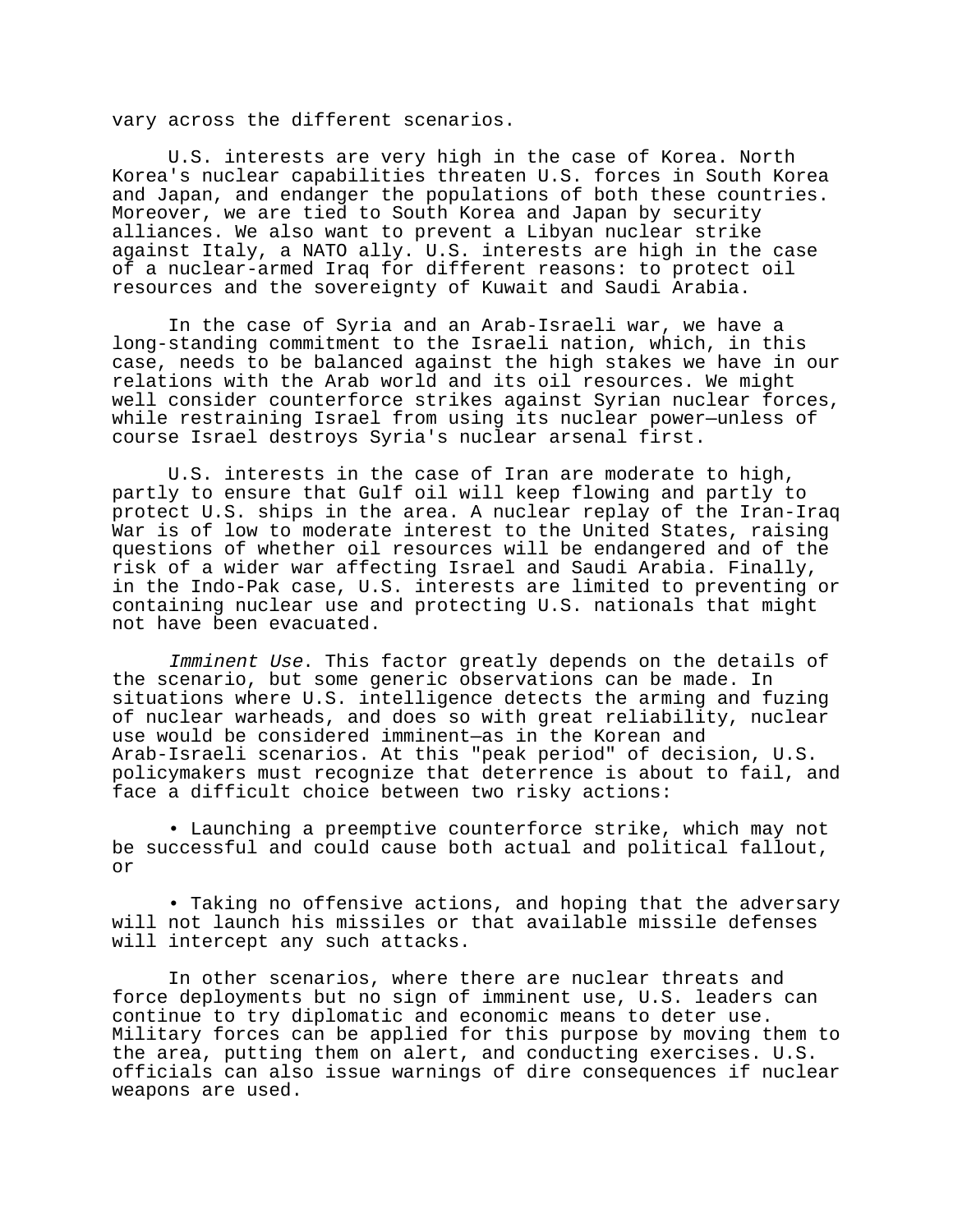Sophistication of Opponent. In considering military counterforce, U.S. policymakers must calculate the feasibility of success. This creates a prospective dilemma: Would we attack when our interests are seriously threatened in order to prevent localized nuclear use, even if we are not confident of success? Or would we use force aggressively only when we are sure of an effective outcome, even if this meant accepting the severe consequences of nuclear use by a Third World state?

Our interests are extremely high in the case of Korea, but our capacity to effectively preempt against a relatively large, hardened, and dispersed target set is low, which highlights the dilemma noted above. We would be more capable of conducting relatively effective attacks against a rejuvenated but moderately sophisticated Iraqi nuclear program, learning from our past experience and assuming our intelligence information is accurate. This could be an instance where high interest might be matched by usable military power.

In the case of Indo-Pak, where there is a coincidence of relatively low interests and high to moderately sophisticated arsenals, the decision would presumably go against preemption. Here is a situation where low interests and nonusable military force are aligned. The case of Libya threatening Italy, on the other hand, is characterized by relatively high U.S. interest and a relatively unsophisticated nuclear arsenal, suggesting a greater propensity to contemplate a U.S. preemptive move. This is also true in the case of Syria threatening Israel, although the Israelis may de-nuclearize their enemy before we act. In the Iran-Iraq missile war and the Iran "Earnest Will" case, we see moderate to low capabilities and moderate U.S. interest. Here the issue is whether the smaller risk of military action is worth taking, recognizing that the stakes involved are modest.

Political Acceptability. Military calculations and strategic assessments by themselves will not determine whether the United States initiates an action of such import as launching a preemptive attack in a time of nuclear crisis. Congressional attitudes and U.S. public opinion, as well as world opinion generally, will be very much taken into account by the President and his advisors.

In the Korean war and Iraqi invasion scenarios, U.S. domestic and international public opinion would probably support active military action. Both adversaries would undoubtedly be seen as rogue states which have flaunted U.N. mandates. In the case of Libya, support might also be high, given Libya's past record and the fact that a U.S. ally is under the nuclear gun.

Falling in the middle range of moderate or mixed support would be the cases of Iran in the Gulf and Syria in connection with an Arab-Israeli war. The former would raise the specter of an oil cutoff, but the situation would not necessarily be seen by the U.S. public and the world community as warranting such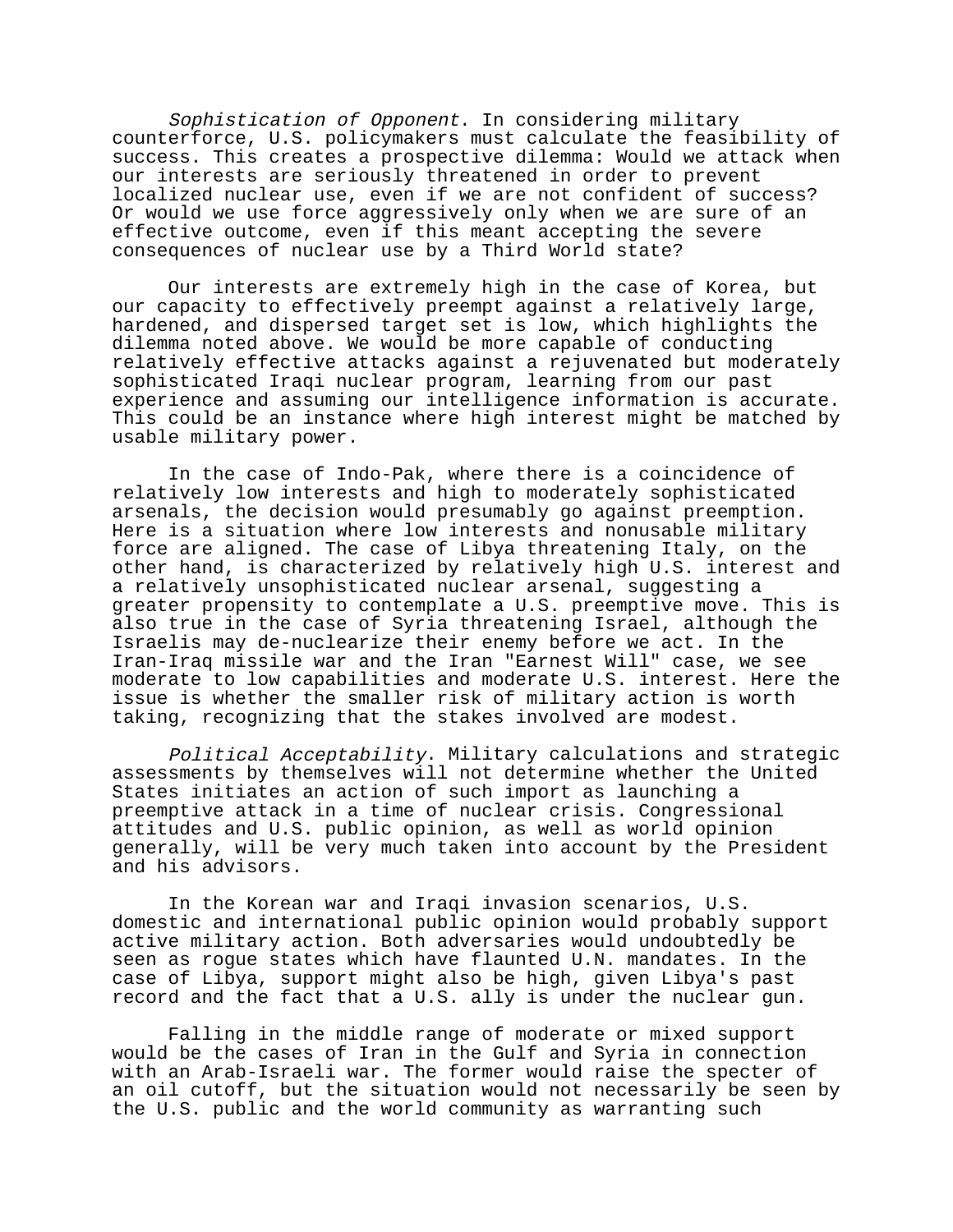drastic action. The latter situation would raise enormous debates in the United States over whether we should engage in a nuclear conflict to protect Israel, given that nation's own capabilities and the critical importance of preserving relations with the Arab states.

The Indo-Pak and Iran-Iraq scenarios would probably not engender strong political support for serious U.S. military actions. Diplomatic and economic instruments would be favored.

Striking the Balance. As suggested earlier, decisionmakers would have to balance the four countervailing factors in deciding whether to launch a preemptive military strike. Table 1 rates these factors in relationship to each of the scenarios.

| Scenario<br>Acceptability    | U.S. Interests   | Imminence of<br>Nuclear Use | Sophistication<br>of Opponent | Political |
|------------------------------|------------------|-----------------------------|-------------------------------|-----------|
| North Korean<br>Invasion     | Very High        | High                        | High                          | High      |
| Iraq (Gulf War)              | High             | Moderate                    | Moderate                      | Moderate  |
| Syria (Arab-<br>Israeli War) | High             | High                        | $Low*$                        | Moderate  |
| Iran-Iraq<br>Missiles        | Moderate to Low  | Moderate                    | Low/Moderate                  | Low       |
| Iran (EARNEST<br>WILL)       | Moderate to High | Low                         | Low                           | Moderate  |
| Indo-Pak<br>(Kashmir)        | Low              | Low                         | High/High                     | Low       |
| Libya Threat                 | High             | Low                         | Low                           | High      |

\*Israeli capabilities are high, but it is assumed that the United States would not consider targeting this force.

## **Table 1. Propensity to Preempt**.

#### **MILITARY OPTIONS**

In discussing the propensity to use force, we highlighted the particular question of whether U.S. leaders would consider preemptive strikes against small nuclear states under certain crisis conditions. We now explore more broadly and systematically the issue of what range of military options could further U.S. interests in dealing with regional nuclear crises before and after nuclear use by a Third World adversary.

## **Before Nuclear Use**.

During this phase, the U.S. objective would be to prevent nuclear use. Five strategies can support this objective.

Dissuading or deterring the adversary not to use nuclear weapons. Missions to accomplish this strategy primarily involve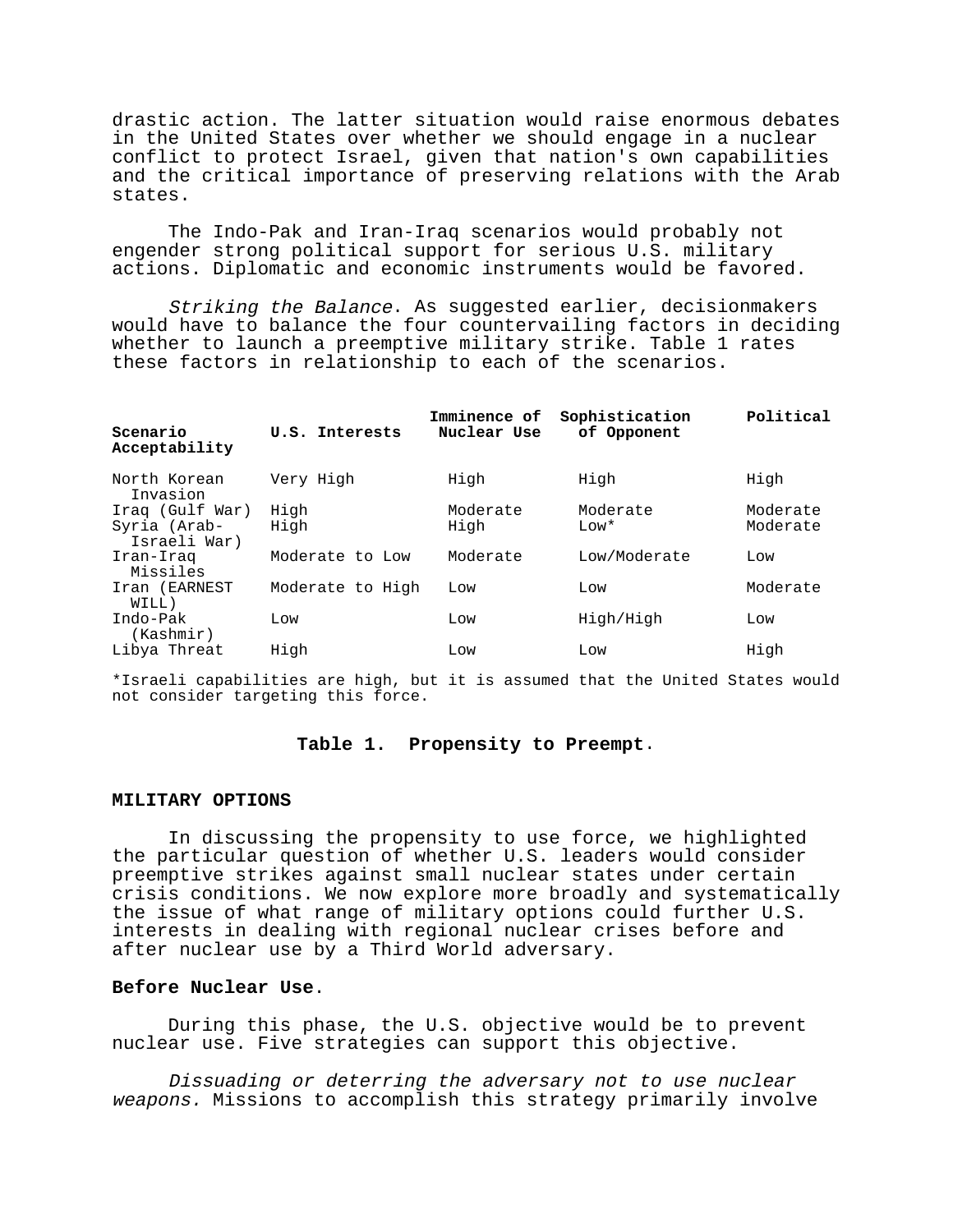posturing and positioning military forces to demonstrate resolve and imply that severe actions entailing the actual use of U.S. military force might be forthcoming. Forces and activities to be employed could include forward- basing strategic bombers and tactical aircraft, placing strategic missiles on alert, moving carrier battle groups closer to the country in question, flying reconnaissance aircraft over potential targets, and conducting joint and combined exercises in the region. Nuclear capable as well as conventional systems could be used, accompanied by appropriate high-level statements and warnings by senior officials.

Care should be taken, however, not to posture and threaten to the point that the opponent, fearing a U.S. preemptive attack, decides to launch his own nuclear weapons first. In the extreme, conventional forces such as cruise missiles could be used to attack high-value nonnuclear weapons targets in the adversary country to make our threats credible. But this is risky and can stimulate rather than deter nuclear use by the adversary.

Neutralizing the ability of a Third World country to use its nuclear weapons. In theory, this option would entail the use of externally based devices to remotely disable the nuclear- related command, control, and communications network in a target country or neutralize the arming and fuzing mechanism on the adversary's nuclear weapons. Theoretically, various techniques could be potentially useful in this regard, such as electronic warfare and long-distance lasers housed in satellites. In practice, these technologies do not exist, and it is not likely that reliable systems with such capabilities will be available within the next 10 to 15 years. $^{\circ}$ 

Destroying enemy nuclear weapons before they are launched. This strategy involves a preemptive counterforce strike against all known nuclear weapons and associated delivery systems, both on-line and backup. Conventional forces would be preferable for this mission, because it would be politically difficult for the United States to justify striking first with nuclear weapons to prevent a smaller state from using its nuclear weapons. Moreover, nuclear weapons attacks would cause serious collateral damage and radioactive fallout. Depending on geography, base availability, and the size and sophistication of the target set, the United States could use a wide range of weapon systems to conduct a counterforce strike—strategic bombers, conventionally tipped strategic missiles, land- and sea-based tactical air, and cruise missiles.

Successful execution of such a mission is very demanding. Unless we faced an extremely small and unsophisticated force in a country where our intelligence was superb, we would almost surely not be able to identify and locate all nuclear targets—mobile, fixed, and hidden. Even if all targets were known by U.S. intelligence, destroying all of them simultaneously to avoid launchings under attack could not be guaranteed. Failure to fully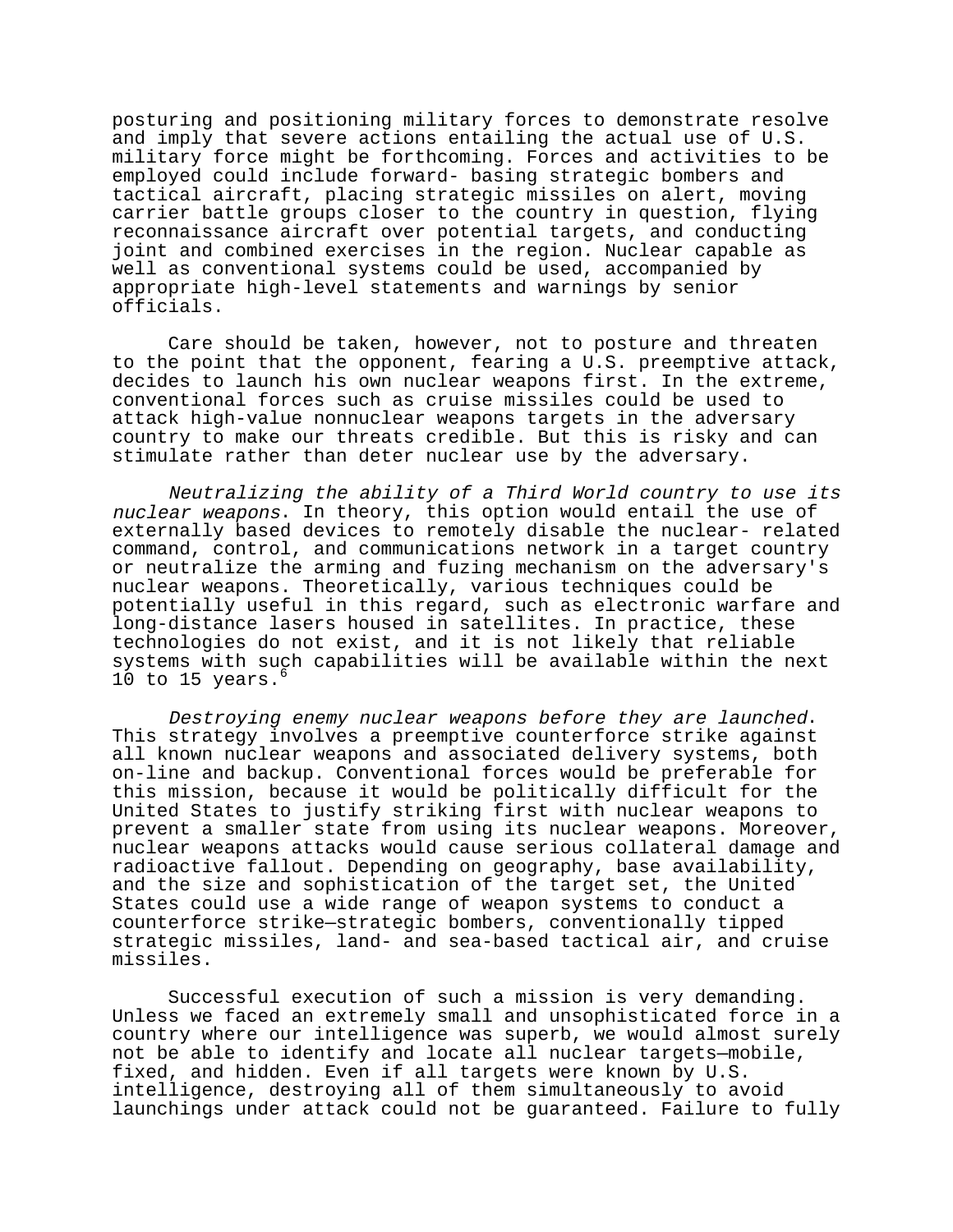and effectively accomplish this mission raises the prospect of nuclear retaliation against U.S. forces or allies.

Capturing and disarming enemy nuclear forces before they can be used or deployed in more survivable modes. This strategy involves gaining physical control over the enemy's nuclear weapons, whether in storage or installed on delivery systems. Potentially, this is a job for U.S. special forces— inserting themselves clandestinely in enemy territory, finding all the nuclear weapons, and capturing or permanently disarming them. As a practical matter, the chances of successfully accomplishing such a mission are extremely low. Further, attempting the mission runs the risk of U.S. forces being discovered, captured, displayed publicly, or possibly executed. On balance, the risks seem to outweigh feasible gains.

Protecting U.S. forces and other endangered targets. If a Third World adversary is convinced that U.S. defensive systems can provide protection from nuclear attacks against U.S. forces, bases, or allies, deterrence would be strengthened. Moreover, both active and passive defenses can help make preemptive strikes more feasible by protecting targets against any adversary nuclear systems that survive a counterforce strike or those that are launched on warning of an impending U.S. attack. Passive defenses, such as shelters and radiation protection, are marginally useful, but active defenses—both air and missile defenses—are potentially capable of making a significant difference. Of these, ballistic missile defenses are the most important to deploy and the most challenging to develop, given the nature of the evolving Third World threat.

The United States is pursuing a number of theater missile defense programs, including land-based systems such as the Theater High Altitude Area Defense (THAAD) system and sea-based systems such as the SM-2 deployed on Aegis cruisers.<sup>7</sup> By the year 2000, some of these systems will be able to provide some protection for particular types of targets facing missile threats of various levels of sophistication, but it is unlikely that we will have high confidence in being able to intercept all incoming ballistic missiles that could be launched in the scenarios we postulated. Also, unless defensive systems had been predeployed at an earlier stage, <sup>8</sup> the United States will have to solve the problem of moving enough of them into the appropriate theater in time to respond to a crisis.

## **After Nuclear Use**.

If the United States fails to prevent or fully protect against nuclear use, policymakers will face the issue of how military forces should be applied after a Third World nation has actually used one or more nuclear weapons. It is important to recognize that even limited use of nuclear weapons is a unique event. Apart from political and policy implications, the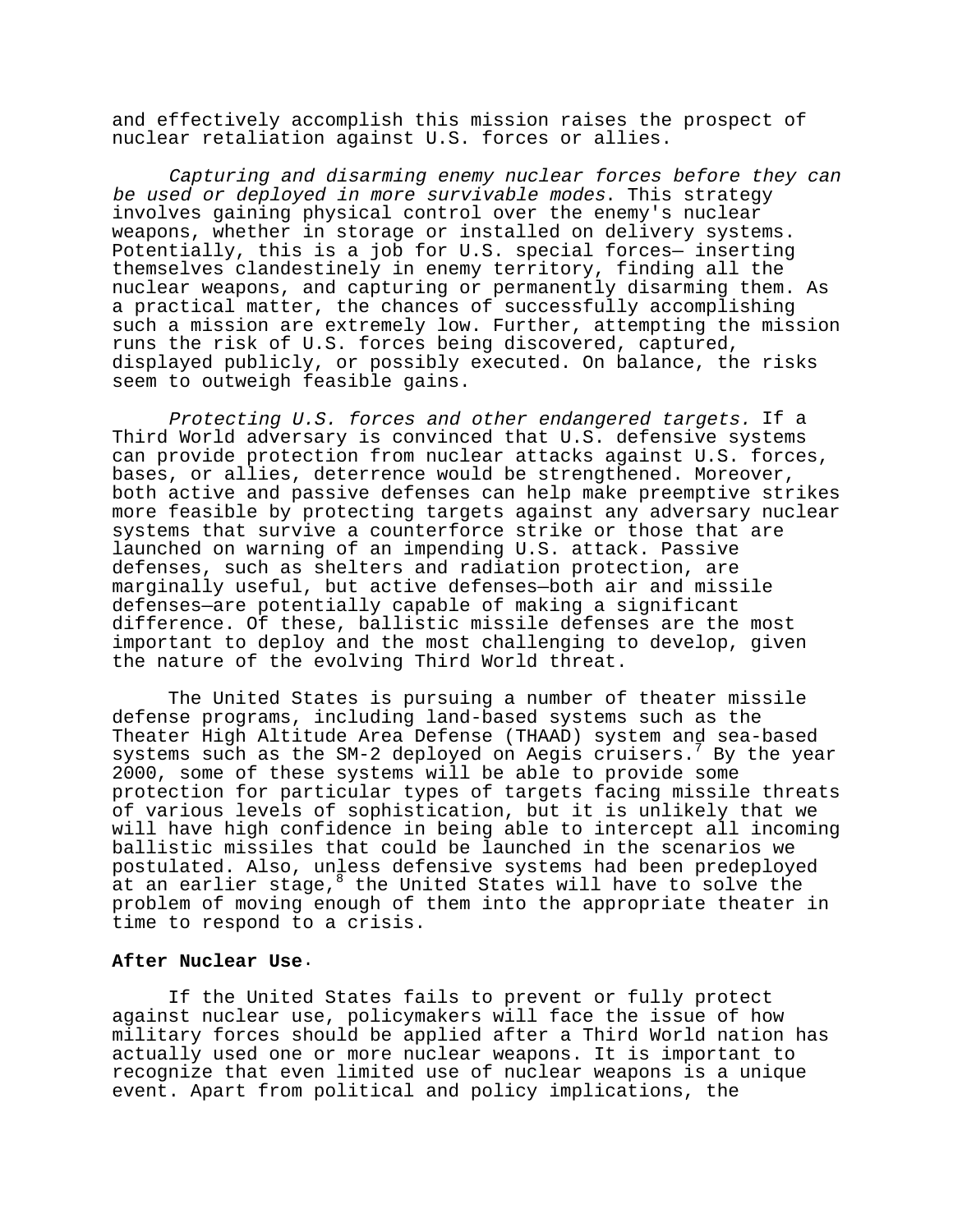devastation that would be caused by small numbers of nuclear weapons used against forces or cities would be magnitudes greater than "normal" wartime damage.

U.S. military objectives after Third World nuclear use could be shaped by the number and nature of the targets destroyed. For analytic purposes, three broad objectives can be identified: limiting damage, defeating the attacker militarily, and punishing the perpetrator.

Destroying any residual nuclear weapons to limit further damage. Unlike the situation before nuclear use, the United States might now contemplate using its own nuclear weapons to accomplish this task. Yet even if U.S. nuclear use made military sense, the broader question of whether we, as a superpower, should respond in kind to nuclear use is extremely controversial. Moral as well as political issues are involved. Even in strategic terms, it is unclear whether responding in kind would deter further nuclear use by graphically demonstrating the consequences of such an action or whether such a decision would show that we are prepared to use our nuclear might and thereby stimulate proliferation.

Defeating the aggressor militarily by attacking all military targets, conventional as well as nuclear. The purpose of this objective would be a combination of limiting damage and crippling the capacity of the attacker to make war, as in the case of Iraq in DESERT STORM. This approach might make sense if the attacker used nuclear weapons in a limited fashion against only military targets. It would send a message to other nations contemplating nuclear weapons programs or use of nuclear forces already in their possession. Conventional weapons would be the system of choice, because nuclear weapons would be neither technically necessary nor politically acceptable.

Punishing a perpetrator by retaliating against the enemy's basic infrastructure or possibly against urban-industrial centers. Such devastating actions would certainly send a strong message, but it is questionable whether they would be judged by world opinion as appropriate, or whether they would help deter further nuclear use by small states. A crucial issue here is whether the United States should use conventional or nuclear weapons to conduct large-scale retaliatory missions. Nuclear weapons would be more "cost-effective," but, for political reasons, no U.S. president would find it easy to order such acts. Perhaps such extreme U.S. reactions could be considered proper and proportionate if the Third World attacker had deliberately used nuclear weapons to destroy urban centers with enormous attendant civilian fatalities.

#### **The Nuclear Hedge**.

When facing a nuclear-armed Third World adversary, U.S.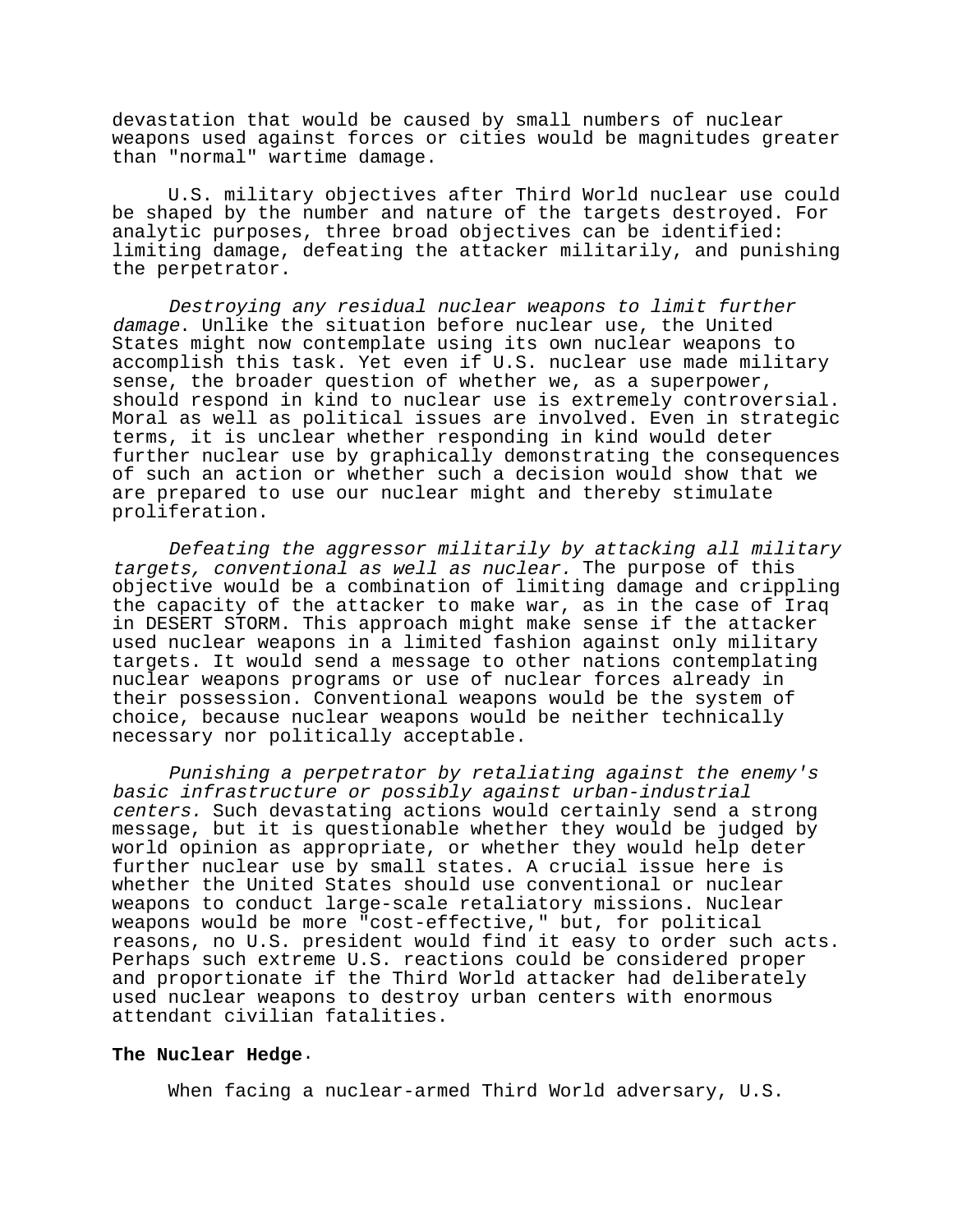forces would have to be prepared to operate in a nuclear environment. This would be the case during deterrent and preemptive phases and also after Third World nuclear use if any nuclear weapons remain on enemy soil.

Some of the military actions that U.S. forces might take to hedge against nuclear threats could dilute the effectiveness of the counterproliferation missions these same forces might be asked to conduct:

• Dispersal of units, such as ground forces and naval groups at sea, would be prudent; but dispersal can weaken the capacity of our forces to project power and overcome defenses.

• U.S. seaborne and airborne forces should stay out of range when facing Third World nuclear threats; but not displaying our power could make deterrence less successful, and attacking from a distance would make counterforce strikes less effective.

• Active protection can prevent our forces from being completely vulnerable to nuclear attack; but this requires that offensive forces remain under the protection of theater ballistic missile defense (BMD) and could limit their freedom of action to execute counterproliferation missions.

• Passive defenses, such as "hardening" of systems, could limit the severity of Third World nuclear attacks; but such countermeasures could inhibit the effectiveness of offensive forces by reducing flexibility, increasing weight, and requiring specialized training.

## **Summary**.

The option or combination of options that make sense would be decided on a case-by-case basis, but plans should be made to provide the full range of choices to U.S. policymakers. Among the criteria to be considered in selecting military options are the following:

- What would the action accomplish militarily?
- What would be the technical confidence of success?
- What military risks would be faced?
- What political goals would be served?
- What political constraints would have to be dealt with?

• What penalties would be incurred by taking "nuclear hedging" actions?

#### **STRATEGIC IMPLICATIONS**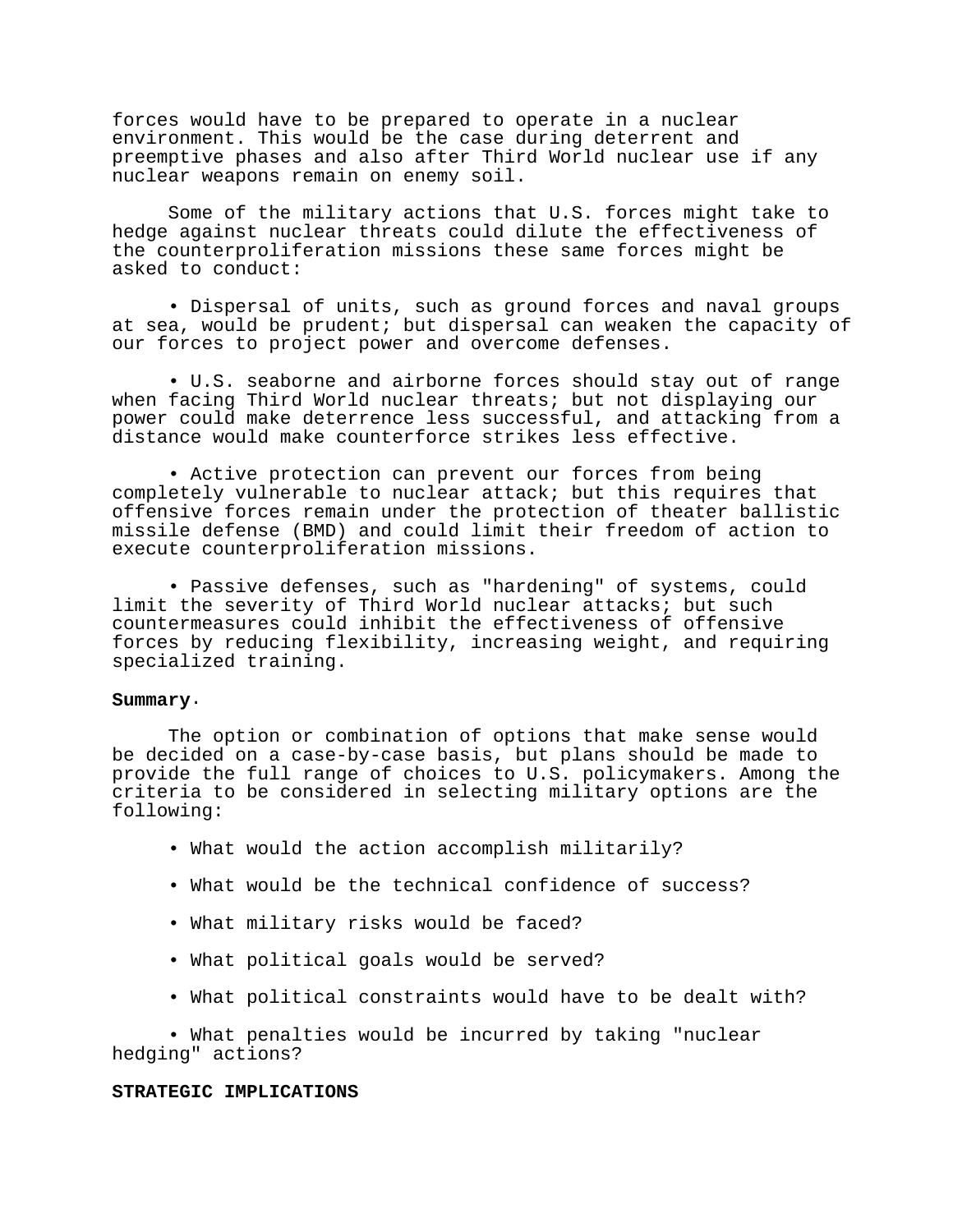Four conclusions for U.S. policymakers and planners can be drawn from the analysis presented.

## **Conclusion 1: The Problem Is Real**.

Third World states are acquiring nuclear weapons and the means to deliver them. Before the year 2000, the world might well see one or more of these states using nuclear weapons in a regional setting. It is difficult to assume otherwise, given the potential for conflict and the political instabilities surrounding these emerging nuclear states, combined with the technically unsophisticated characteristics of some small nuclear forces. The prospect of regional nuclear use creates risks to U.S. security interests. Our forces, citizens, and allies would be gravely endangered. Global stability also could be jeopardized once the barrier against nuclear use is penetrated.

## **Conclusion 2: Planning Is Essential**.

U.S. policymakers need to focus on how to dissuade small nuclear states from actually using their weapons or threatening such use in an attempt to coerce others. Declaratory policies warning such states to eschew nuclear use need to be backed by concrete military planning to develop capabilities to deter, protect against, and, if necessary, destroy hostile Third World nuclear forces. Special counterproliferation strategies and force packages should be developed. Although we must retain powerful nuclear forces of our own, we should emphasize acquiring offensive conventional forces that have effective counterforce potential as well as developing credible theater missile defenses. It is not correct to assume that such capabilities would automatically be subsumed within a force structure designed to deter larger nuclear threats or to prevail in major regional contingencies facing conventionally armed opponents.

## **Conclusion 3: Execution Is Difficult**.

Even with careful and high priority counterproliferation planning, U.S. policymakers would face difficult choices in dealing with Third World nuclear crises. It would be particularly difficult to judge whether to intervene and when to move beyond deterrence and actively apply U.S. military power in an attempt to disarm an enemy's nuclear force before it is used. U.S. leaders, under the pressure of a fast-breaking crisis, would experience "Hobson's choice" in balancing the failure to act early enough to head off nuclear use against the failure of acting too early and precipitating such use. Once nuclear use occurs, how to respond militarily would create a new set of uncertain and unpleasant choices. Whether available theater defensive systems can help resolve these dilemmas and offer acceptable policy options remains to be seen.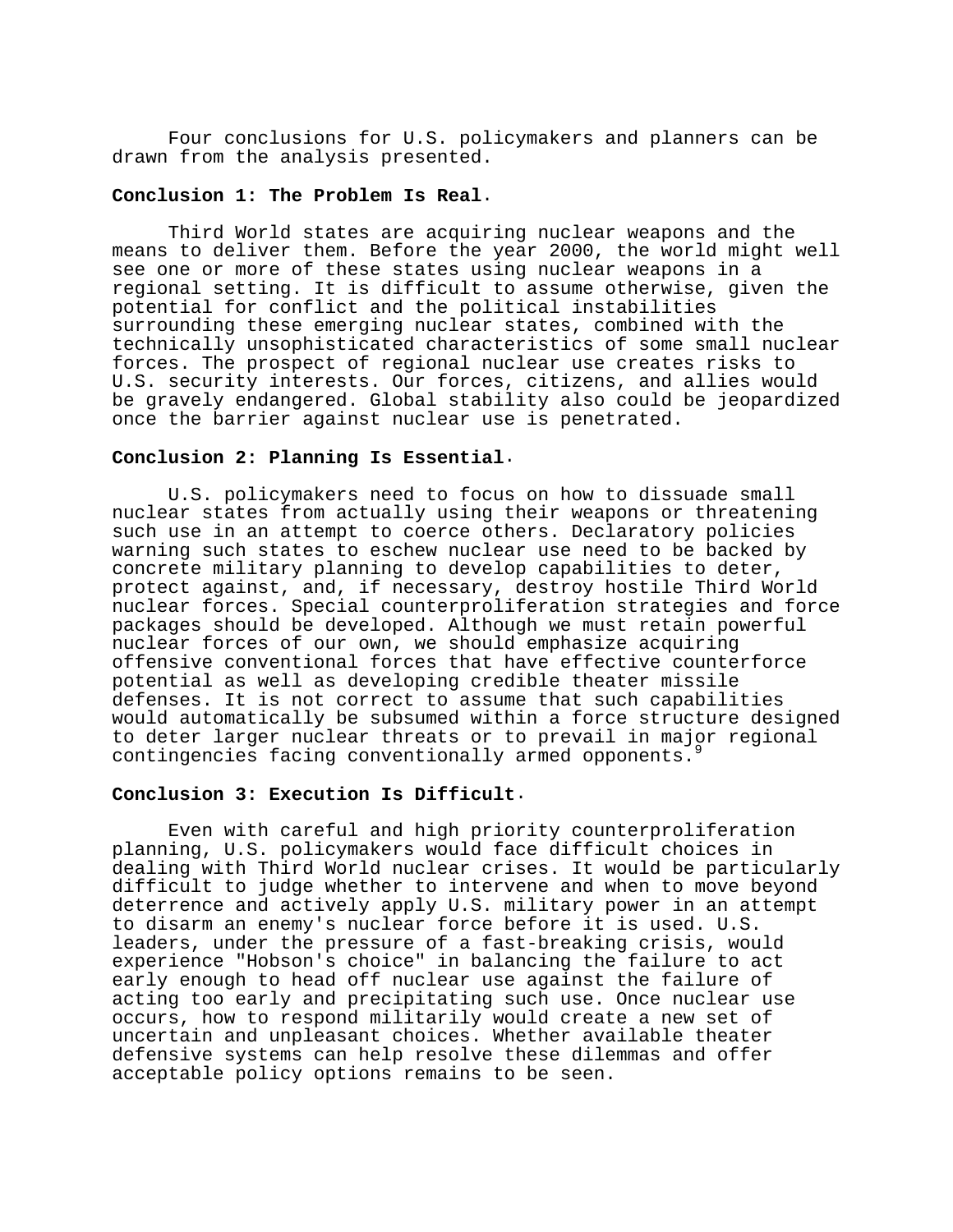## Conclusion 4: Think About the "New" Unthinkable.<sup>10</sup>

Solutions to the problem of dealing with Third World nuclear threats are not obvious, whether approached from diplomatic, economic, or military perspectives. To move towards a solution requires far more attention be paid to addressing this problem than has been the case in recent years. There needs to be a recognition that the challenges posed by Third World nuclear states create differences in kind, not simply differences in degree, compared with both traditional cold war nuclear challenges and the conventional contingencies currently driving our strategic planning. The stakes, risks, constraints, and uncertainties associated with this emerging nuclear problem are unique. Mistakes are costly and largely irreversible, even if limited nuclear use occurs in a distant regional setting. The United States should not face this challenge alone, but should exert leadership in organizing the industrialized democracies to coordinate counterproliferation strategies.

## **Notes**:

1. Remarks by Honorable Les Aspin, Secretary of Defense, to the National Academy of Sciences, Committee on International Security and Arms Control, December 7, 1993.

2. For information on the capabilities and intentions of present and potential Third World nuclear states, see Leonard Spector, Nuclear Ambitions, Boulder, CO: Westview Press, 1990; Lewis Dunn, Containing Nuclear Proliferation, Adelphi Papers 263, Winter 1991; and Gordon Oehler, Director, CIA Non-Proliferation Center, Testimony Before Governmental Affairs Committee, U.S. Senate, January 15, 1992.

3. "U.S. Warns North Korea on Nuclear Weapons," The Washington Post, July 11, 1993, p. A-19.

4. For a discussion of this incident, see Seymour Hirsh, "On the Nuclear Edge," The New Yorker, March 29, 1993, pp. 56-73.

5. See Thomas C. Schelling, The Strategy of Conflict, Oxford: Oxford University Press, 1963, p. 207.

6. This judgment is based on the author's assessment of the technical difficulties of accomplishing this task. For a reference to the concept, see Earl Lane, "Way To Zap Terrorist N-Bomb?", Long Island Newsday, May 5, 1993, p. 17.

7. For background on U.S. theater antiballistic missile programs, see: Steven A. Hildreth, "Theater Missile Defense: Issues for the 103rd Congress," CRS Issues Brief (IB93064), August 26, 1993; "Theater Missile Defense Systems," BMD Technical Information Center Bulletin, Vol. 1, No. 2, July/August 1993;Tom Blau, "TMD in the Clinton Era," Military Technology, July 1993,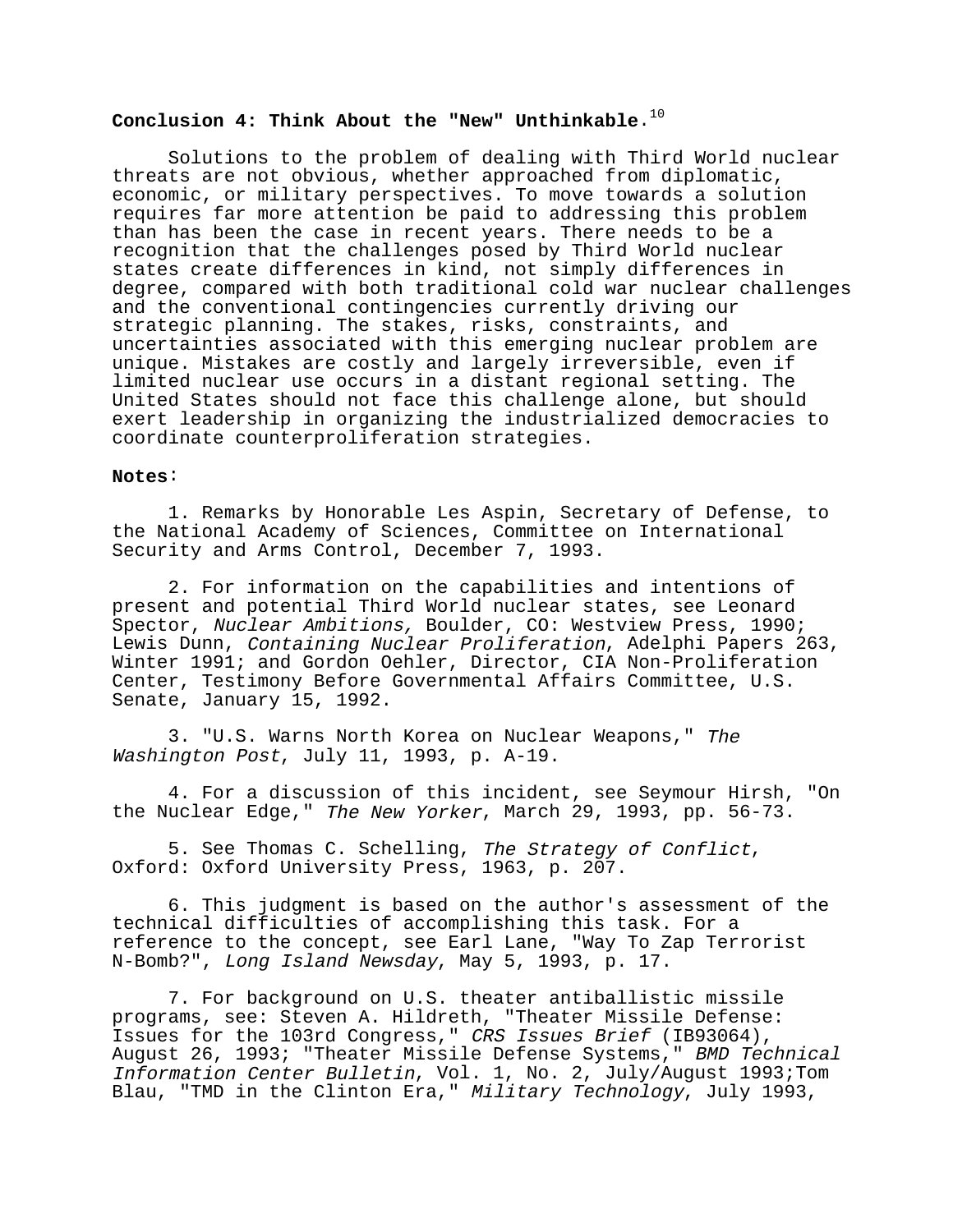pp. 16-23; and Barbara Opall, "DOD Predicts Limited Missile Defense by 96," Defense News, May 17, 1993, p. 13.

8. In March 1994, the United States deployed Patriot defenses to South Korea to defend against Scud missiles. These systems were reasonably effective in defending against Scud missiles during the Gulf War, but have limited capability against longer-range ballistic missiles. See "Clinton Orders Patriot Missiles to South Korea," The Washington Post, March 22, 1994, p.  $A-1$ .

9. The Defense Department, however, has organized an effort to identify technologies and systems that can contribute to U.S. counterproliferation strategy. See "DOD Working Groups To Study Counterproliferation Technologies," Inside the Pentagon, January 20, 1994, p. 7.

10. With thanks to Herman Kahn, who coined the phrase "Thinking About the Unthinkable" in preparing ourselves to deal with the risk of a U.S.-USSR nuclear war. For a book well ahead of its time in thinking about the "new" unthinkable, see Rodney Jones, Small Nuclear Forces and U.S. Security Policy, Lexington, MA: Lexington Books, 1984. For a recent assessment, see Robert Blackwill and Albert Carnesale, eds, Coping with New Nuclear Nations, New York: Council on Foreign Relations Press, 1994.